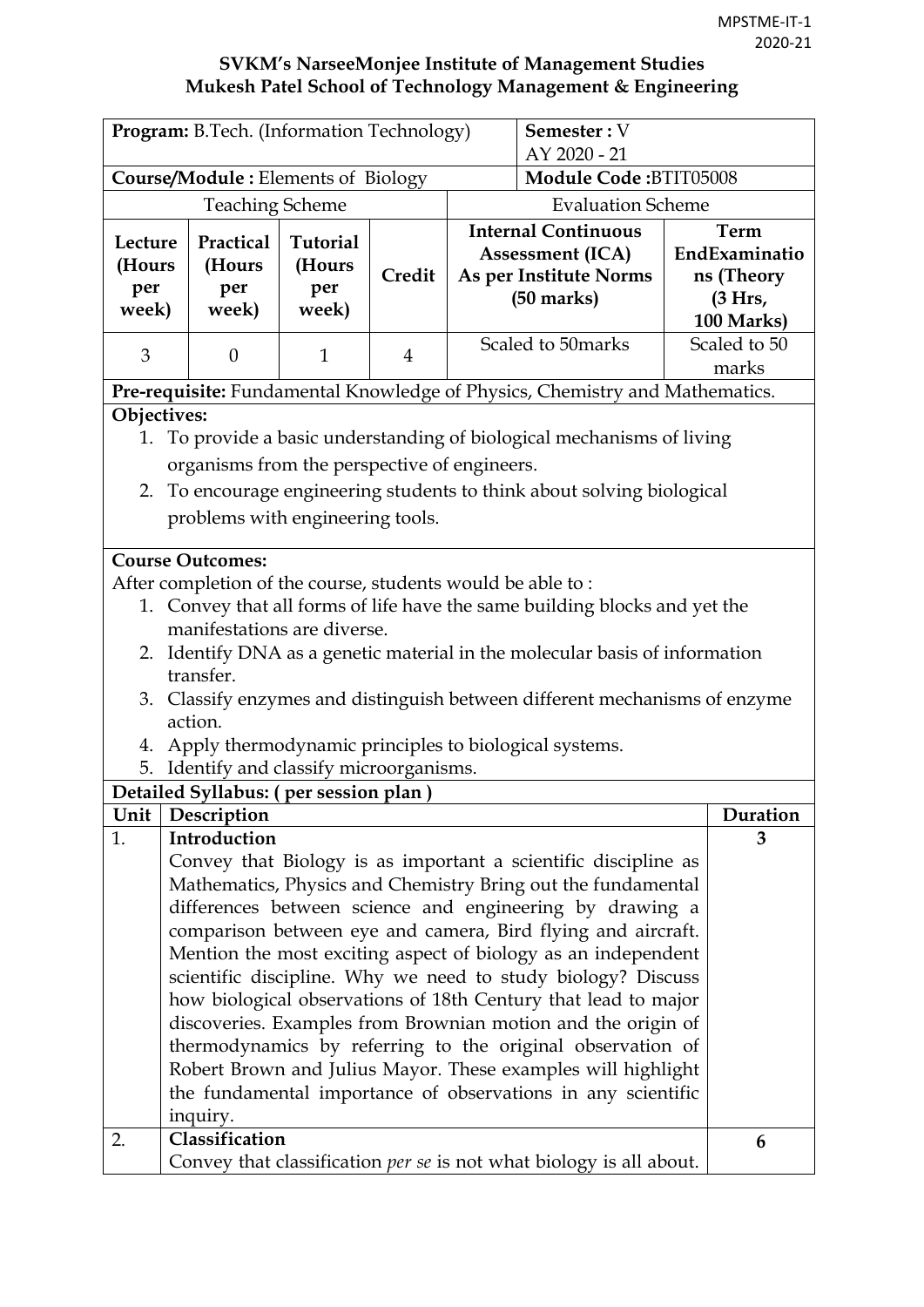|    | The underlying criterion, such as morphological, biochemical or                                                               |   |
|----|-------------------------------------------------------------------------------------------------------------------------------|---|
|    | ecological be highlighted. Hierarchy of life forms<br>at                                                                      |   |
|    | phenomenological level. A common thread weaves this                                                                           |   |
|    | hierarchy Classification. Discuss classification based on (a)                                                                 |   |
|    | cellularity- Unicellular or multicellular (b) ultrastructure-                                                                 |   |
|    | prokaryotes or eucaryotes. (c) energy and Carbon utilization -                                                                |   |
|    | Autotrophs, heterotrophs, lithotropes (d) Ammonia excretion -                                                                 |   |
|    | aminotelic, uricoteliec, ureotelic (e) Habitata- acquatic or                                                                  |   |
|    | terrestrial (e) Molecular taxonomy- three major kingdoms of                                                                   |   |
|    | life. A given organism can come under different category based                                                                |   |
|    | on classification. Model organisms for the study of biology                                                                   |   |
|    | from different groups. E.coli, S.cerevisiae,<br>come<br>D.                                                                    |   |
| 3. | Melanogaster, C. elegance, A. Thaliana, M. musculus<br><b>Genetics</b>                                                        |   |
|    |                                                                                                                               |   |
|    | Convey that "Genetics is to biology what Newton's laws are to<br>Physical Sciences" Mendel's laws, Concept of segregation and |   |
|    | independent assortment. Concept of allele. Gene mapping,                                                                      |   |
|    | Gene interaction, Epistasis. Meiosis and Mitosis be taught as a                                                               |   |
|    | part of genetics. Emphasis to be give not to the mechanics of                                                                 | 6 |
|    | cell division nor the phases but how genetic material passes                                                                  |   |
|    | from parent to offspring. Concepts of recessiveness and                                                                       |   |
|    | dominance. Concept of mapping of phenotype to genes. Discuss                                                                  |   |
|    | about the single gene disorders in humans.                                                                                    |   |
|    | Discuss the concept of complementation using human genetics.                                                                  |   |
| 4. | <b>Biomolecules</b>                                                                                                           |   |
|    | Convey that all forms of life has the same building blocks and                                                                |   |
|    | yet the manifestations are as diverse as one can imagine                                                                      |   |
|    | Molecules of life. In this context discuss monomeric units and                                                                | 5 |
|    | polymeric structures. Discuss about sugars, starch and cellulose.                                                             |   |
|    | Amino acids and proteins. Nucleotides and DNA/RNA. Two                                                                        |   |
|    | carbon units and lipids.                                                                                                      |   |
| 5. | <b>Enzymes</b>                                                                                                                |   |
|    | Convey that without catalysis life would not have existed on                                                                  |   |
|    | earth Enzymology: How to monitor enzyme catalyzed reactions.                                                                  | 5 |
|    | How does an enzyme catalyze reactions. Enzyme classification.                                                                 |   |
|    | Mechanism of enzyme action. Discuss at least two examples.                                                                    |   |
|    | Enzyme kinetics and kinetic parameters. Why should we know                                                                    |   |
|    | these parameters to understand biology? RNA catalysis.                                                                        |   |
| 6. | <b>Information Transfer</b>                                                                                                   |   |
|    | The molecular basis of coding and decoding genetic information                                                                |   |
|    | is universal Molecular basis of information transfer. DNA as a                                                                | 6 |
|    | genetic material. Hierarchy of DNA structure- from single                                                                     |   |
|    | stranded to double helix to nucleosomes. Concept of genetic                                                                   |   |
|    | code. Universality and degeneracy of genetic code. Define gene                                                                |   |
|    | in terms of complementation and recombination.                                                                                |   |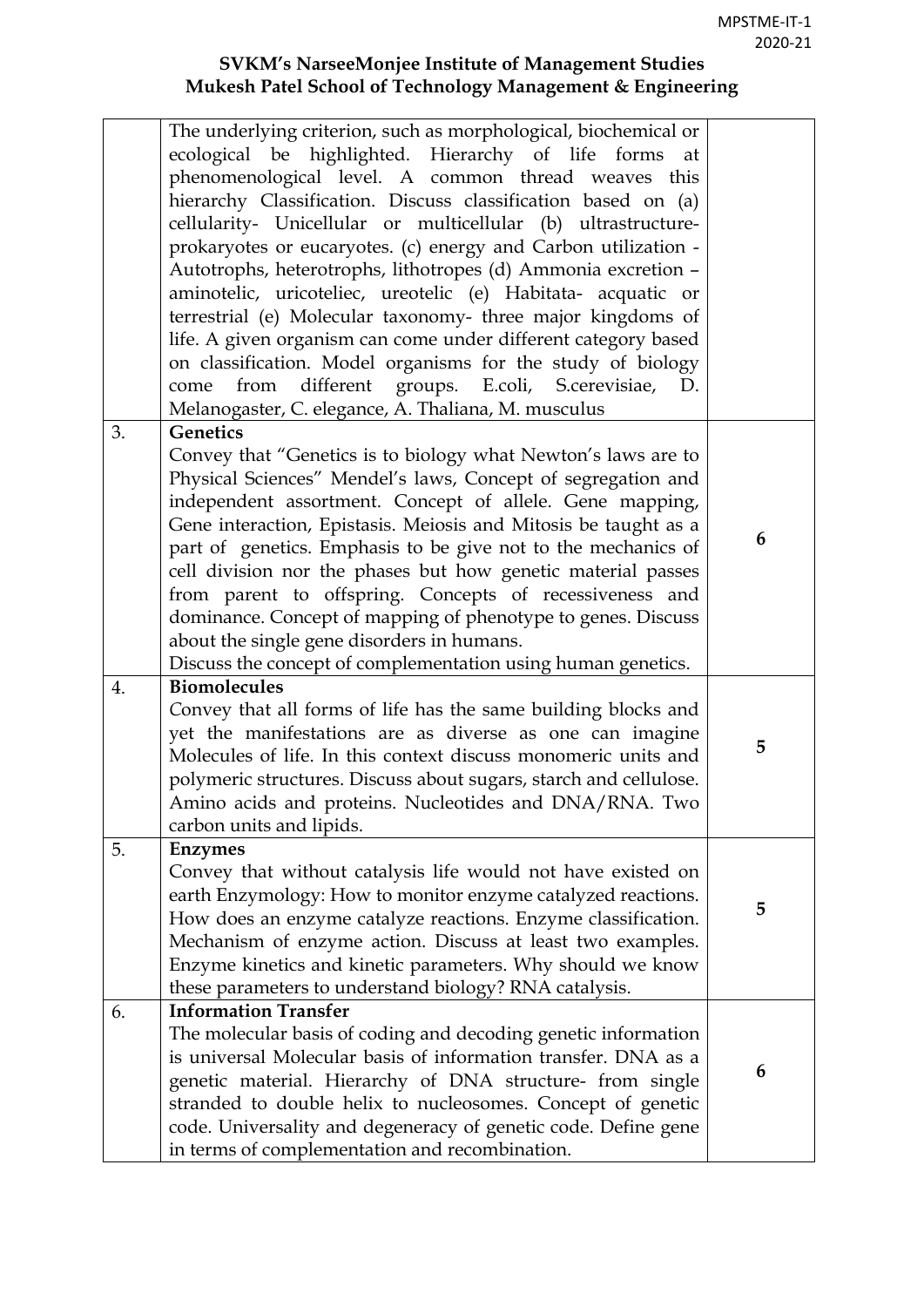| How to analyses biological processes at the reductionistic level<br>5<br>Proteins- structure and function. Hierarch in protein structure.<br>Primary secondary, tertiary and quaternary structure. Proteins<br>as enzymes, transporters, receptors and structural elements.<br>8.<br>Metabolism<br>The fundamental principles of energy transactions are the same<br>in physical and biological world. Thermodynamics as applied to<br>biological systems. Exothermic and endothermic versus<br>endergonic and exergonic reactions. Concept of Keq and its<br>5<br>relation to standard free energy. Spontaneity. ATP as an energy<br>currency. This should include the breakdown of glucose to CO2<br>+ H2O (Glycolysis and Krebs cycle) and synthesis of glucose<br>from CO2 and H2O (Photosynthesis). Energy yielding and<br>energy consuming reactions. Concept of Energy Charge.<br>Microbiology<br>9.<br>Concept of single celled organisms. Concept of species and<br>4<br>strains. Identification and classification of microorganisms.<br>Microscopy. Ecological aspects of single celled organisms.<br>Sterilization and media compositions. Growth kinetics.<br><b>Total</b><br>45<br><b>Text Books:</b><br>Arthur T. Johnson (2011) "Biology For Engineers" CRC Press Taylor & Francis<br>1.<br>group.<br>2. Microbiology, Prescott, L.M J.P. Harley and C.A. Klein 2008, 7th edition<br>McGraw-Hill Higher Education.<br><b>Reference Books:</b><br>1. Biology: A global approach: Campbell, N. A.; Reece, J. B.; Urry, Lisa; Cain, M,<br>L.; Wasserman, S. A.; Minorsky, P. V.; Jackson, R. B. Pearson Education Ltd<br>2. Outlines of Biochemistry, Conn, E.E; Stumpf, P.K; Bruening, G; Doi, R.H.,<br>John Wiley and Sons<br>3. Principles of Biochemistry (V Edition), By Nelson, D. L.; and Cox, M. M.W.H.<br>Freeman<br>Any other information:<br>Details of Internal Continuous Assessment (ICA)<br><b>Test Marks:20</b><br>Term Work Marks: 30<br>Details of Term work: Tutorials/Quiz/Presentation/Viva | 7. | Macromolecular analysis |  |  |  |  |  |  |
|-------------------------------------------------------------------------------------------------------------------------------------------------------------------------------------------------------------------------------------------------------------------------------------------------------------------------------------------------------------------------------------------------------------------------------------------------------------------------------------------------------------------------------------------------------------------------------------------------------------------------------------------------------------------------------------------------------------------------------------------------------------------------------------------------------------------------------------------------------------------------------------------------------------------------------------------------------------------------------------------------------------------------------------------------------------------------------------------------------------------------------------------------------------------------------------------------------------------------------------------------------------------------------------------------------------------------------------------------------------------------------------------------------------------------------------------------------------------------------------------------------------------------------------------------------------------------------------------------------------------------------------------------------------------------------------------------------------------------------------------------------------------------------------------------------------------------------------------------------------------------------------------------------------------------------------------------------------------------------------------------------------------------------|----|-------------------------|--|--|--|--|--|--|
|                                                                                                                                                                                                                                                                                                                                                                                                                                                                                                                                                                                                                                                                                                                                                                                                                                                                                                                                                                                                                                                                                                                                                                                                                                                                                                                                                                                                                                                                                                                                                                                                                                                                                                                                                                                                                                                                                                                                                                                                                               |    |                         |  |  |  |  |  |  |
|                                                                                                                                                                                                                                                                                                                                                                                                                                                                                                                                                                                                                                                                                                                                                                                                                                                                                                                                                                                                                                                                                                                                                                                                                                                                                                                                                                                                                                                                                                                                                                                                                                                                                                                                                                                                                                                                                                                                                                                                                               |    |                         |  |  |  |  |  |  |
|                                                                                                                                                                                                                                                                                                                                                                                                                                                                                                                                                                                                                                                                                                                                                                                                                                                                                                                                                                                                                                                                                                                                                                                                                                                                                                                                                                                                                                                                                                                                                                                                                                                                                                                                                                                                                                                                                                                                                                                                                               |    |                         |  |  |  |  |  |  |
|                                                                                                                                                                                                                                                                                                                                                                                                                                                                                                                                                                                                                                                                                                                                                                                                                                                                                                                                                                                                                                                                                                                                                                                                                                                                                                                                                                                                                                                                                                                                                                                                                                                                                                                                                                                                                                                                                                                                                                                                                               |    |                         |  |  |  |  |  |  |
|                                                                                                                                                                                                                                                                                                                                                                                                                                                                                                                                                                                                                                                                                                                                                                                                                                                                                                                                                                                                                                                                                                                                                                                                                                                                                                                                                                                                                                                                                                                                                                                                                                                                                                                                                                                                                                                                                                                                                                                                                               |    |                         |  |  |  |  |  |  |
|                                                                                                                                                                                                                                                                                                                                                                                                                                                                                                                                                                                                                                                                                                                                                                                                                                                                                                                                                                                                                                                                                                                                                                                                                                                                                                                                                                                                                                                                                                                                                                                                                                                                                                                                                                                                                                                                                                                                                                                                                               |    |                         |  |  |  |  |  |  |
|                                                                                                                                                                                                                                                                                                                                                                                                                                                                                                                                                                                                                                                                                                                                                                                                                                                                                                                                                                                                                                                                                                                                                                                                                                                                                                                                                                                                                                                                                                                                                                                                                                                                                                                                                                                                                                                                                                                                                                                                                               |    |                         |  |  |  |  |  |  |
|                                                                                                                                                                                                                                                                                                                                                                                                                                                                                                                                                                                                                                                                                                                                                                                                                                                                                                                                                                                                                                                                                                                                                                                                                                                                                                                                                                                                                                                                                                                                                                                                                                                                                                                                                                                                                                                                                                                                                                                                                               |    |                         |  |  |  |  |  |  |
|                                                                                                                                                                                                                                                                                                                                                                                                                                                                                                                                                                                                                                                                                                                                                                                                                                                                                                                                                                                                                                                                                                                                                                                                                                                                                                                                                                                                                                                                                                                                                                                                                                                                                                                                                                                                                                                                                                                                                                                                                               |    |                         |  |  |  |  |  |  |
|                                                                                                                                                                                                                                                                                                                                                                                                                                                                                                                                                                                                                                                                                                                                                                                                                                                                                                                                                                                                                                                                                                                                                                                                                                                                                                                                                                                                                                                                                                                                                                                                                                                                                                                                                                                                                                                                                                                                                                                                                               |    |                         |  |  |  |  |  |  |
|                                                                                                                                                                                                                                                                                                                                                                                                                                                                                                                                                                                                                                                                                                                                                                                                                                                                                                                                                                                                                                                                                                                                                                                                                                                                                                                                                                                                                                                                                                                                                                                                                                                                                                                                                                                                                                                                                                                                                                                                                               |    |                         |  |  |  |  |  |  |
|                                                                                                                                                                                                                                                                                                                                                                                                                                                                                                                                                                                                                                                                                                                                                                                                                                                                                                                                                                                                                                                                                                                                                                                                                                                                                                                                                                                                                                                                                                                                                                                                                                                                                                                                                                                                                                                                                                                                                                                                                               |    |                         |  |  |  |  |  |  |
|                                                                                                                                                                                                                                                                                                                                                                                                                                                                                                                                                                                                                                                                                                                                                                                                                                                                                                                                                                                                                                                                                                                                                                                                                                                                                                                                                                                                                                                                                                                                                                                                                                                                                                                                                                                                                                                                                                                                                                                                                               |    |                         |  |  |  |  |  |  |
|                                                                                                                                                                                                                                                                                                                                                                                                                                                                                                                                                                                                                                                                                                                                                                                                                                                                                                                                                                                                                                                                                                                                                                                                                                                                                                                                                                                                                                                                                                                                                                                                                                                                                                                                                                                                                                                                                                                                                                                                                               |    |                         |  |  |  |  |  |  |
|                                                                                                                                                                                                                                                                                                                                                                                                                                                                                                                                                                                                                                                                                                                                                                                                                                                                                                                                                                                                                                                                                                                                                                                                                                                                                                                                                                                                                                                                                                                                                                                                                                                                                                                                                                                                                                                                                                                                                                                                                               |    |                         |  |  |  |  |  |  |
|                                                                                                                                                                                                                                                                                                                                                                                                                                                                                                                                                                                                                                                                                                                                                                                                                                                                                                                                                                                                                                                                                                                                                                                                                                                                                                                                                                                                                                                                                                                                                                                                                                                                                                                                                                                                                                                                                                                                                                                                                               |    |                         |  |  |  |  |  |  |
|                                                                                                                                                                                                                                                                                                                                                                                                                                                                                                                                                                                                                                                                                                                                                                                                                                                                                                                                                                                                                                                                                                                                                                                                                                                                                                                                                                                                                                                                                                                                                                                                                                                                                                                                                                                                                                                                                                                                                                                                                               |    |                         |  |  |  |  |  |  |
|                                                                                                                                                                                                                                                                                                                                                                                                                                                                                                                                                                                                                                                                                                                                                                                                                                                                                                                                                                                                                                                                                                                                                                                                                                                                                                                                                                                                                                                                                                                                                                                                                                                                                                                                                                                                                                                                                                                                                                                                                               |    |                         |  |  |  |  |  |  |
|                                                                                                                                                                                                                                                                                                                                                                                                                                                                                                                                                                                                                                                                                                                                                                                                                                                                                                                                                                                                                                                                                                                                                                                                                                                                                                                                                                                                                                                                                                                                                                                                                                                                                                                                                                                                                                                                                                                                                                                                                               |    |                         |  |  |  |  |  |  |
|                                                                                                                                                                                                                                                                                                                                                                                                                                                                                                                                                                                                                                                                                                                                                                                                                                                                                                                                                                                                                                                                                                                                                                                                                                                                                                                                                                                                                                                                                                                                                                                                                                                                                                                                                                                                                                                                                                                                                                                                                               |    |                         |  |  |  |  |  |  |
|                                                                                                                                                                                                                                                                                                                                                                                                                                                                                                                                                                                                                                                                                                                                                                                                                                                                                                                                                                                                                                                                                                                                                                                                                                                                                                                                                                                                                                                                                                                                                                                                                                                                                                                                                                                                                                                                                                                                                                                                                               |    |                         |  |  |  |  |  |  |
|                                                                                                                                                                                                                                                                                                                                                                                                                                                                                                                                                                                                                                                                                                                                                                                                                                                                                                                                                                                                                                                                                                                                                                                                                                                                                                                                                                                                                                                                                                                                                                                                                                                                                                                                                                                                                                                                                                                                                                                                                               |    |                         |  |  |  |  |  |  |
|                                                                                                                                                                                                                                                                                                                                                                                                                                                                                                                                                                                                                                                                                                                                                                                                                                                                                                                                                                                                                                                                                                                                                                                                                                                                                                                                                                                                                                                                                                                                                                                                                                                                                                                                                                                                                                                                                                                                                                                                                               |    |                         |  |  |  |  |  |  |
|                                                                                                                                                                                                                                                                                                                                                                                                                                                                                                                                                                                                                                                                                                                                                                                                                                                                                                                                                                                                                                                                                                                                                                                                                                                                                                                                                                                                                                                                                                                                                                                                                                                                                                                                                                                                                                                                                                                                                                                                                               |    |                         |  |  |  |  |  |  |
|                                                                                                                                                                                                                                                                                                                                                                                                                                                                                                                                                                                                                                                                                                                                                                                                                                                                                                                                                                                                                                                                                                                                                                                                                                                                                                                                                                                                                                                                                                                                                                                                                                                                                                                                                                                                                                                                                                                                                                                                                               |    |                         |  |  |  |  |  |  |
|                                                                                                                                                                                                                                                                                                                                                                                                                                                                                                                                                                                                                                                                                                                                                                                                                                                                                                                                                                                                                                                                                                                                                                                                                                                                                                                                                                                                                                                                                                                                                                                                                                                                                                                                                                                                                                                                                                                                                                                                                               |    |                         |  |  |  |  |  |  |
|                                                                                                                                                                                                                                                                                                                                                                                                                                                                                                                                                                                                                                                                                                                                                                                                                                                                                                                                                                                                                                                                                                                                                                                                                                                                                                                                                                                                                                                                                                                                                                                                                                                                                                                                                                                                                                                                                                                                                                                                                               |    |                         |  |  |  |  |  |  |
|                                                                                                                                                                                                                                                                                                                                                                                                                                                                                                                                                                                                                                                                                                                                                                                                                                                                                                                                                                                                                                                                                                                                                                                                                                                                                                                                                                                                                                                                                                                                                                                                                                                                                                                                                                                                                                                                                                                                                                                                                               |    |                         |  |  |  |  |  |  |
|                                                                                                                                                                                                                                                                                                                                                                                                                                                                                                                                                                                                                                                                                                                                                                                                                                                                                                                                                                                                                                                                                                                                                                                                                                                                                                                                                                                                                                                                                                                                                                                                                                                                                                                                                                                                                                                                                                                                                                                                                               |    |                         |  |  |  |  |  |  |
|                                                                                                                                                                                                                                                                                                                                                                                                                                                                                                                                                                                                                                                                                                                                                                                                                                                                                                                                                                                                                                                                                                                                                                                                                                                                                                                                                                                                                                                                                                                                                                                                                                                                                                                                                                                                                                                                                                                                                                                                                               |    |                         |  |  |  |  |  |  |
|                                                                                                                                                                                                                                                                                                                                                                                                                                                                                                                                                                                                                                                                                                                                                                                                                                                                                                                                                                                                                                                                                                                                                                                                                                                                                                                                                                                                                                                                                                                                                                                                                                                                                                                                                                                                                                                                                                                                                                                                                               |    |                         |  |  |  |  |  |  |
|                                                                                                                                                                                                                                                                                                                                                                                                                                                                                                                                                                                                                                                                                                                                                                                                                                                                                                                                                                                                                                                                                                                                                                                                                                                                                                                                                                                                                                                                                                                                                                                                                                                                                                                                                                                                                                                                                                                                                                                                                               |    |                         |  |  |  |  |  |  |
|                                                                                                                                                                                                                                                                                                                                                                                                                                                                                                                                                                                                                                                                                                                                                                                                                                                                                                                                                                                                                                                                                                                                                                                                                                                                                                                                                                                                                                                                                                                                                                                                                                                                                                                                                                                                                                                                                                                                                                                                                               |    |                         |  |  |  |  |  |  |
|                                                                                                                                                                                                                                                                                                                                                                                                                                                                                                                                                                                                                                                                                                                                                                                                                                                                                                                                                                                                                                                                                                                                                                                                                                                                                                                                                                                                                                                                                                                                                                                                                                                                                                                                                                                                                                                                                                                                                                                                                               |    |                         |  |  |  |  |  |  |
|                                                                                                                                                                                                                                                                                                                                                                                                                                                                                                                                                                                                                                                                                                                                                                                                                                                                                                                                                                                                                                                                                                                                                                                                                                                                                                                                                                                                                                                                                                                                                                                                                                                                                                                                                                                                                                                                                                                                                                                                                               |    |                         |  |  |  |  |  |  |
|                                                                                                                                                                                                                                                                                                                                                                                                                                                                                                                                                                                                                                                                                                                                                                                                                                                                                                                                                                                                                                                                                                                                                                                                                                                                                                                                                                                                                                                                                                                                                                                                                                                                                                                                                                                                                                                                                                                                                                                                                               |    |                         |  |  |  |  |  |  |
|                                                                                                                                                                                                                                                                                                                                                                                                                                                                                                                                                                                                                                                                                                                                                                                                                                                                                                                                                                                                                                                                                                                                                                                                                                                                                                                                                                                                                                                                                                                                                                                                                                                                                                                                                                                                                                                                                                                                                                                                                               |    |                         |  |  |  |  |  |  |
|                                                                                                                                                                                                                                                                                                                                                                                                                                                                                                                                                                                                                                                                                                                                                                                                                                                                                                                                                                                                                                                                                                                                                                                                                                                                                                                                                                                                                                                                                                                                                                                                                                                                                                                                                                                                                                                                                                                                                                                                                               |    |                         |  |  |  |  |  |  |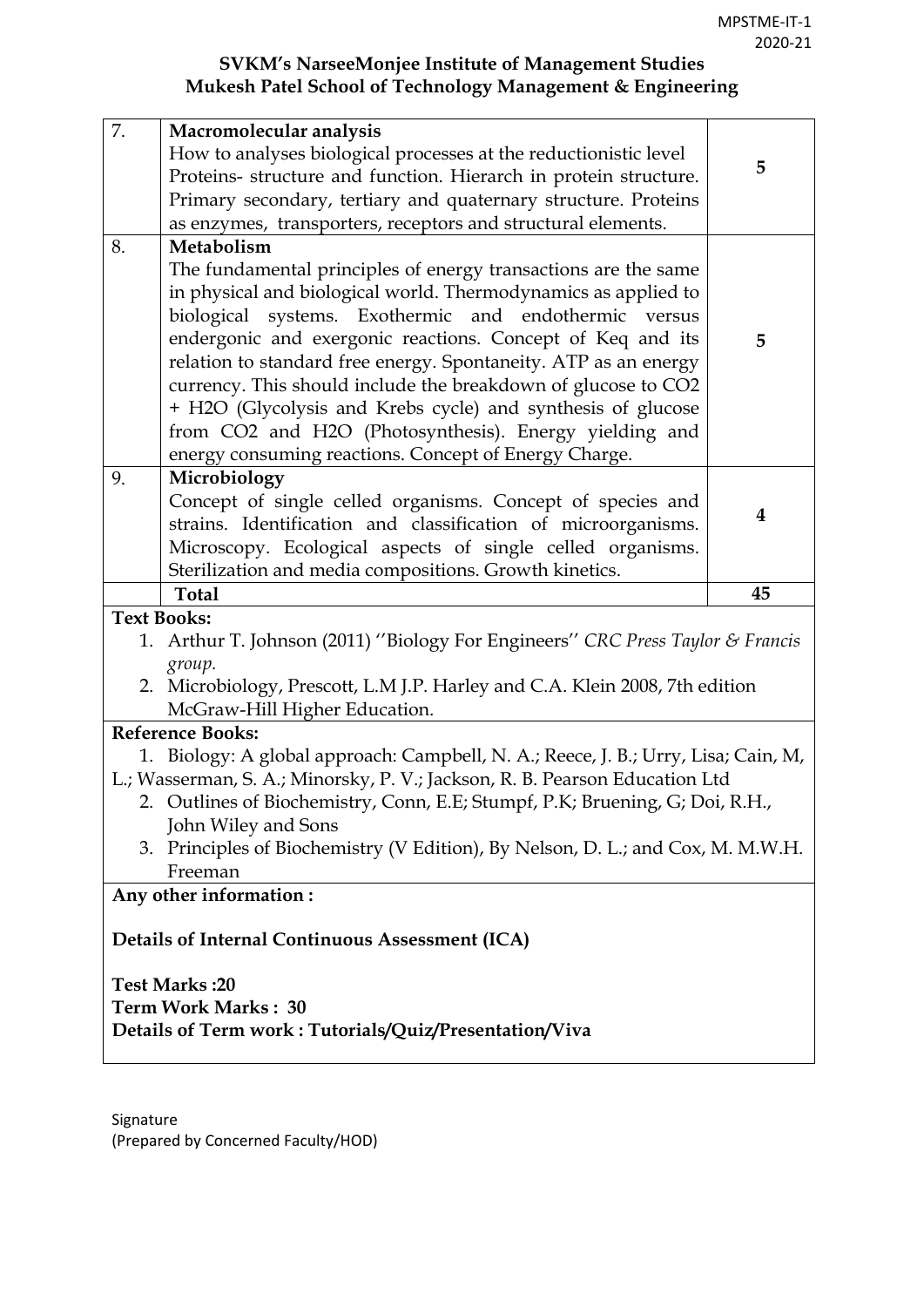| <b>Program:</b> B. Tech. (Information Technology) |                                                                                                                                                                                                                   |                                                                                                                                                        |                |                                                                                                                                                                                                                  | Semester:V<br>AY 2020 - 21                                                                                                          |                    |
|---------------------------------------------------|-------------------------------------------------------------------------------------------------------------------------------------------------------------------------------------------------------------------|--------------------------------------------------------------------------------------------------------------------------------------------------------|----------------|------------------------------------------------------------------------------------------------------------------------------------------------------------------------------------------------------------------|-------------------------------------------------------------------------------------------------------------------------------------|--------------------|
|                                                   | <b>Course/Module:</b> Embedded Systems                                                                                                                                                                            |                                                                                                                                                        |                | Module Code:BTIT05009                                                                                                                                                                                            |                                                                                                                                     |                    |
|                                                   |                                                                                                                                                                                                                   | <b>Teaching Scheme</b>                                                                                                                                 |                | <b>Evaluation Scheme</b>                                                                                                                                                                                         |                                                                                                                                     |                    |
| Lecture<br>(Hours<br>per<br>week)                 | <b>Practical</b><br>(Hours<br>per<br>week)                                                                                                                                                                        | <b>Tutorial</b><br>(Hours per<br>week)                                                                                                                 | <b>Credit</b>  | $(Marks - 50)$                                                                                                                                                                                                   | <b>Term End Examinations</b><br><b>Internal Continuous</b><br>(TEE)<br><b>Assessment (ICA)</b><br>(Marks-100)<br>in Question Paper) |                    |
| $\overline{2}$                                    | $\overline{2}$                                                                                                                                                                                                    | $\overline{0}$                                                                                                                                         | $\overline{3}$ | Marks Scaled to 50                                                                                                                                                                                               |                                                                                                                                     | Marks Scaled to 50 |
|                                                   |                                                                                                                                                                                                                   | <b>Prerequisite:</b> Operating Systems, Computer Networks                                                                                              |                |                                                                                                                                                                                                                  |                                                                                                                                     |                    |
| Objectives:                                       |                                                                                                                                                                                                                   | with respect to popular microcontrollers.                                                                                                              |                | At the end of the course, students should be able to understand how to build Embedded Systems software.<br>Students undergoing this course will understand the hardware interfacing, sensors, memory programming |                                                                                                                                     |                    |
| <b>Outcomes:</b><br>1.<br>2.<br>3.                |                                                                                                                                                                                                                   | After completion of this course, students would be able to<br>Understand the open source RTOS and their usage<br>Detailed Syllabus: (per session plan) |                | Understand the embedded concepts and architecture of embedded systems<br>Design an embedded systems application using Embedded C programming in debugging tools.                                                 |                                                                                                                                     |                    |
| Week                                              | <b>Description</b>                                                                                                                                                                                                |                                                                                                                                                        |                |                                                                                                                                                                                                                  |                                                                                                                                     | <b>Duration</b>    |
|                                                   | <b>Introduction to Embedded Systems:</b> Embedded Systems, Categories, Specialties,<br>2<br>Application areas, Recent Trends                                                                                      |                                                                                                                                                        |                |                                                                                                                                                                                                                  |                                                                                                                                     |                    |
| 2                                                 | Architecture of Embedded Systems: Hardware Architecture, Software<br>Architecture, Application Software, Process of Generating Executable Image,<br>$\overline{4}$<br>Development / Testing Tools.                |                                                                                                                                                        |                |                                                                                                                                                                                                                  |                                                                                                                                     |                    |
| 3                                                 | $\overline{4}$<br>Process of Embedded System Development: The Development Process, Design,<br>Implementation, Integration and Testing                                                                             |                                                                                                                                                        |                |                                                                                                                                                                                                                  |                                                                                                                                     |                    |
| 4                                                 | Survey of Software Architectures: Round-Robin, Round-Robin with Interrupts,<br>Function-Queue Scheduling Architectures, Real Time Operating System<br>6<br>Architecture, Selecting Architecture.                  |                                                                                                                                                        |                |                                                                                                                                                                                                                  |                                                                                                                                     |                    |
| 5                                                 | <b>Introduction to Real-Time Operating System Concepts: Task and Task States,</b><br>Semaphores, Mutex, Mailboxes, Message Queues, Pipes, Signals, Timers, Memory<br>6<br>Management, Priority Inversion Problem. |                                                                                                                                                        |                |                                                                                                                                                                                                                  |                                                                                                                                     |                    |
| 6                                                 |                                                                                                                                                                                                                   | Considerations, Saving Memory Space, Saving Power.                                                                                                     |                | Basic Design Using a Real-Time Operating System: Overview, Principles,<br>Encapsulating Semaphores and Queues, Hard Real-Time Scheduling                                                                         |                                                                                                                                     | $\overline{4}$     |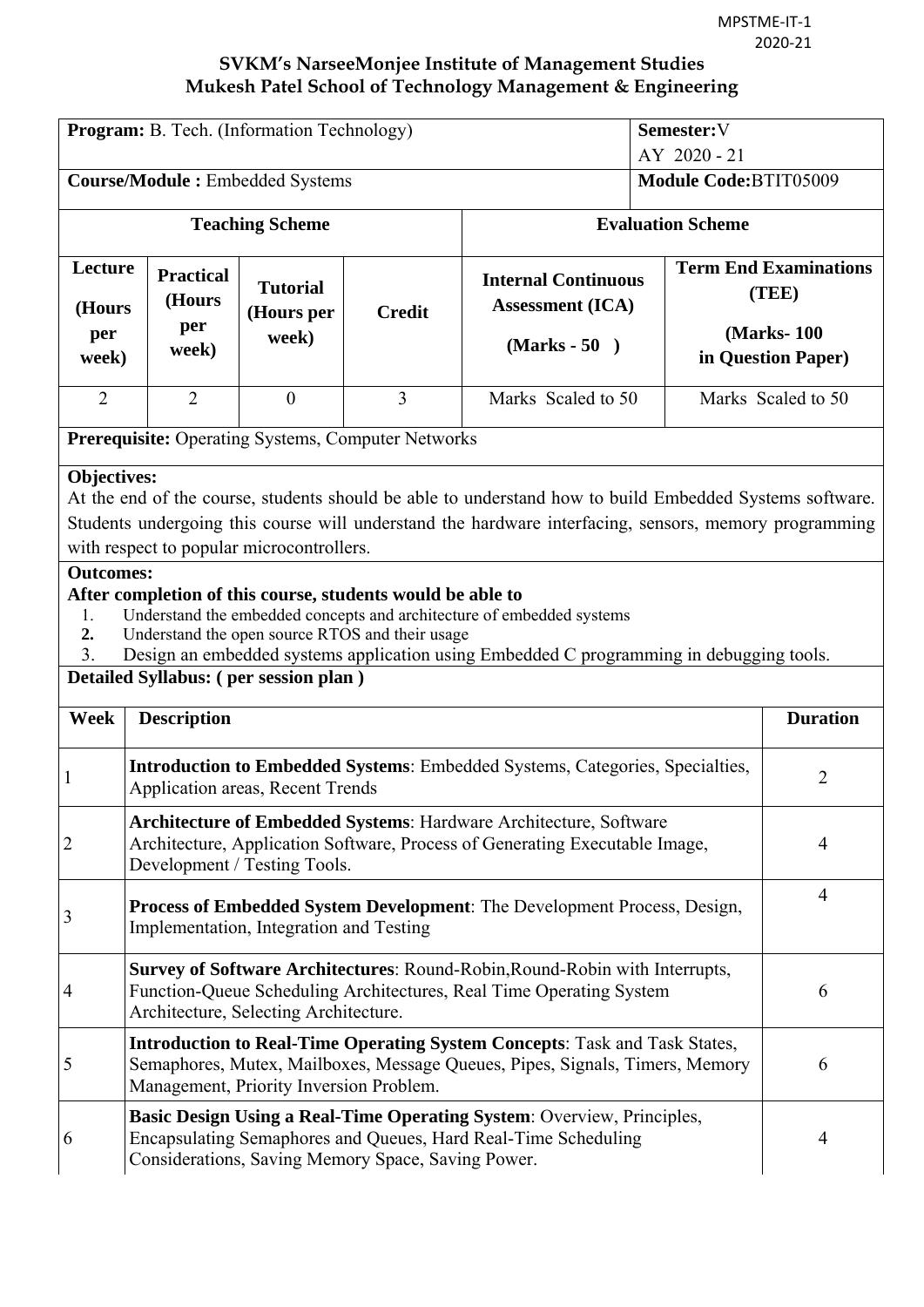| $\overline{7}$     | Embedded System Programming: Embedded C Programming, Operations On<br>Bits, EEPROM Programming, Flash Programming, Programming With Sensors.                                                                       | $\overline{4}$ |
|--------------------|--------------------------------------------------------------------------------------------------------------------------------------------------------------------------------------------------------------------|----------------|
|                    | <b>Total</b>                                                                                                                                                                                                       | 30             |
| <b>Text Books:</b> |                                                                                                                                                                                                                    |                |
|                    | 1. Dr. K.V.K.K. Prasad, "Embedded / Real-Time Systems: Concepts, Design and Programming (Black Book)",<br>DreamTech Press, 2009.<br>2. Raj Kamal, "Embedded Systems Architecture, Programming & Design", TMH, 2011 |                |
|                    | <b>Reference Books:</b>                                                                                                                                                                                            |                |
| 1.                 | David E.Simon, "An Embedded Software Primer", Pearson Education, 2005<br>2. YashwantKanetkar, "Go Embedded", BPB, 2006.                                                                                            |                |
|                    | Any other information :                                                                                                                                                                                            |                |
|                    | <b>Details of Internal Continuous Assessment (ICA)</b>                                                                                                                                                             |                |
|                    | <b>Test Marks:20</b>                                                                                                                                                                                               |                |
|                    | <b>Term Work Marks: 30</b>                                                                                                                                                                                         |                |
|                    | <b>Details of Term work: Tutorials/Quiz/Presentation/Viva</b>                                                                                                                                                      |                |
|                    |                                                                                                                                                                                                                    |                |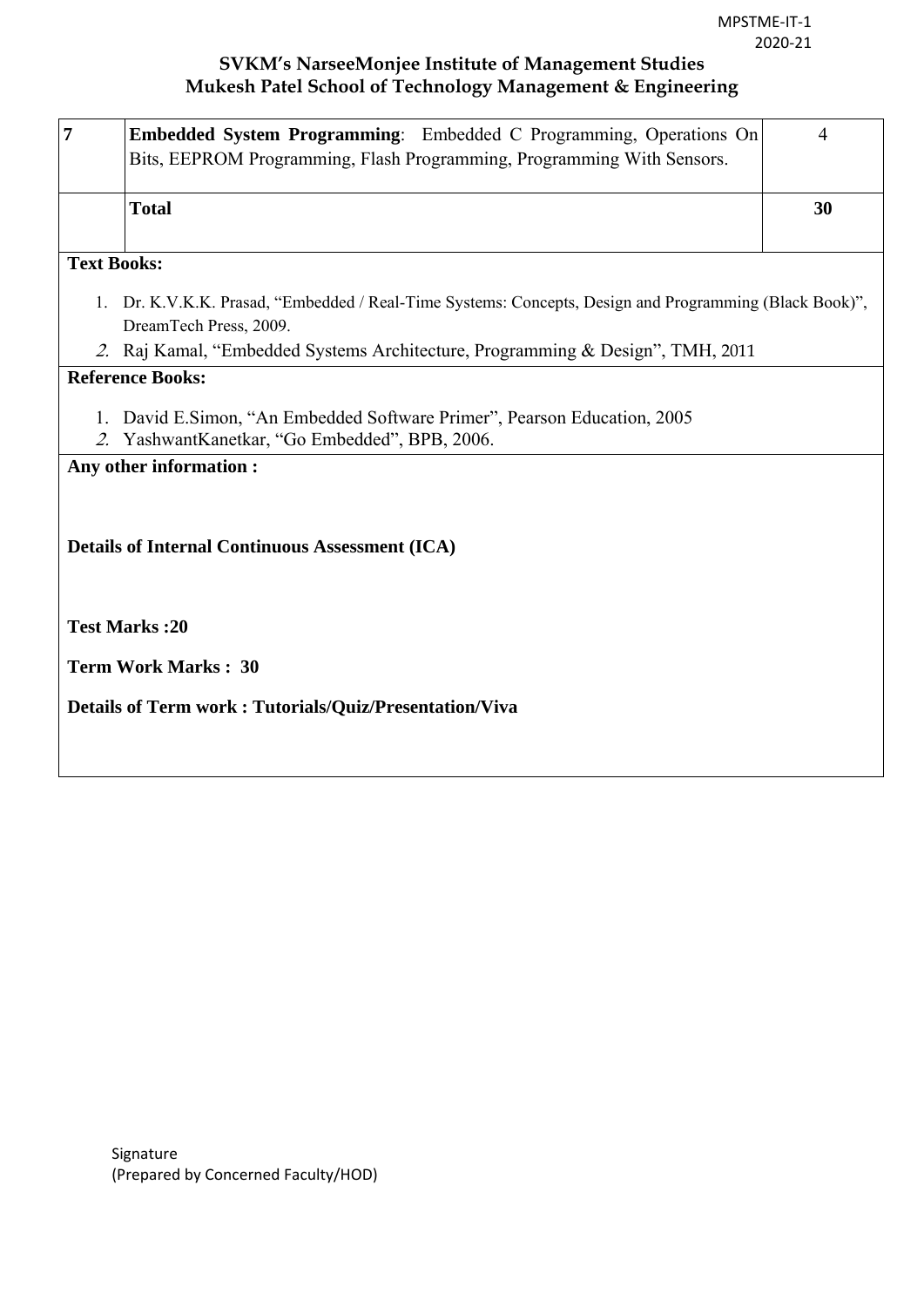| <b>Program:</b> B. Tech. (Information Technology) |                                                                                                                                                                                                                                                                                                                                                                  |                  |                          |                                                                                                    | Semester: V           |                                       |  |
|---------------------------------------------------|------------------------------------------------------------------------------------------------------------------------------------------------------------------------------------------------------------------------------------------------------------------------------------------------------------------------------------------------------------------|------------------|--------------------------|----------------------------------------------------------------------------------------------------|-----------------------|---------------------------------------|--|
|                                                   |                                                                                                                                                                                                                                                                                                                                                                  |                  |                          |                                                                                                    | AY 2020-21            |                                       |  |
|                                                   | <b>Course:</b> Software Engineering                                                                                                                                                                                                                                                                                                                              |                  |                          |                                                                                                    | <b>Code:BTIT05002</b> |                                       |  |
| <b>Teaching Scheme</b>                            |                                                                                                                                                                                                                                                                                                                                                                  |                  | <b>Evaluation Scheme</b> |                                                                                                    |                       |                                       |  |
| Lecture                                           | <b>Practical</b>                                                                                                                                                                                                                                                                                                                                                 | <b>Tutorial</b>  |                          | <b>Internal</b><br><b>Continuous</b>                                                               |                       | <b>Term End Examinations</b><br>(TEE) |  |
| (Hours per                                        | (Hours per                                                                                                                                                                                                                                                                                                                                                       | (Hours           | <b>Credit</b>            | <b>Assessment (ICA)</b>                                                                            |                       | (Marks-100)                           |  |
| week)                                             | week)                                                                                                                                                                                                                                                                                                                                                            | per week)        |                          | $(Marks - 50)$                                                                                     |                       | in Question Paper)                    |  |
| $\overline{3}$                                    | $\overline{2}$                                                                                                                                                                                                                                                                                                                                                   | $\boldsymbol{0}$ | $\overline{4}$           | Marks Scaled to 50                                                                                 |                       | Marks Scaled to 50                    |  |
|                                                   |                                                                                                                                                                                                                                                                                                                                                                  |                  |                          | <b>Pre-requisite:</b> Programming for Problem Solving ,Programming Workshop                        |                       |                                       |  |
| 3.                                                | Objectives:<br>To make the students understand the principle and practice required to develop a quality software<br>in large size with a team<br>2. The objective is to develop the ability and skills within a student for requirement analysis design<br>and modelling<br>The students are exposed to software development processes, practices and standards. |                  |                          |                                                                                                    |                       |                                       |  |
|                                                   |                                                                                                                                                                                                                                                                                                                                                                  |                  |                          | <b>Outcomes:</b> After successfully completion of this course, students would be able to           |                       |                                       |  |
|                                                   |                                                                                                                                                                                                                                                                                                                                                                  |                  |                          |                                                                                                    |                       |                                       |  |
| project.                                          |                                                                                                                                                                                                                                                                                                                                                                  |                  |                          | 1. Understand the characteristics of various process models used in the development of a Software  |                       |                                       |  |
|                                                   | software development.                                                                                                                                                                                                                                                                                                                                            |                  |                          | 2. Demonstrate an understanding of various Analysis and Design models that provide a basis for the |                       |                                       |  |
|                                                   |                                                                                                                                                                                                                                                                                                                                                                  |                  |                          | 3. Apply UML concepts for modelling software functionality for given scenario.                     |                       |                                       |  |
|                                                   |                                                                                                                                                                                                                                                                                                                                                                  |                  |                          | 4. Understand and apply appropriate software testing techniques and user interface to evaluate the |                       |                                       |  |
|                                                   | software workingand develop quality software.                                                                                                                                                                                                                                                                                                                    |                  |                          |                                                                                                    |                       |                                       |  |
|                                                   |                                                                                                                                                                                                                                                                                                                                                                  |                  |                          |                                                                                                    |                       |                                       |  |
| <b>Detailed Syllabus:</b>                         |                                                                                                                                                                                                                                                                                                                                                                  |                  |                          |                                                                                                    |                       |                                       |  |
| Unit                                              | <b>Description</b>                                                                                                                                                                                                                                                                                                                                               |                  |                          |                                                                                                    |                       | <b>Duration</b>                       |  |
| 1.                                                | <b>Importance of Software Engineering: Role of Software, Categories of</b><br>$\overline{2}$<br>Software, Legacy Software, Software Myth.                                                                                                                                                                                                                        |                  |                          |                                                                                                    |                       |                                       |  |
| 2.                                                | Prescriptive Process Models: Process Framework, Capability Maturity<br>5<br>Model Integration, Waterfall Model, Incremental & RAD Models,<br>Prototyping, Spiral Model, Concurrent Development Model.                                                                                                                                                            |                  |                          |                                                                                                    |                       |                                       |  |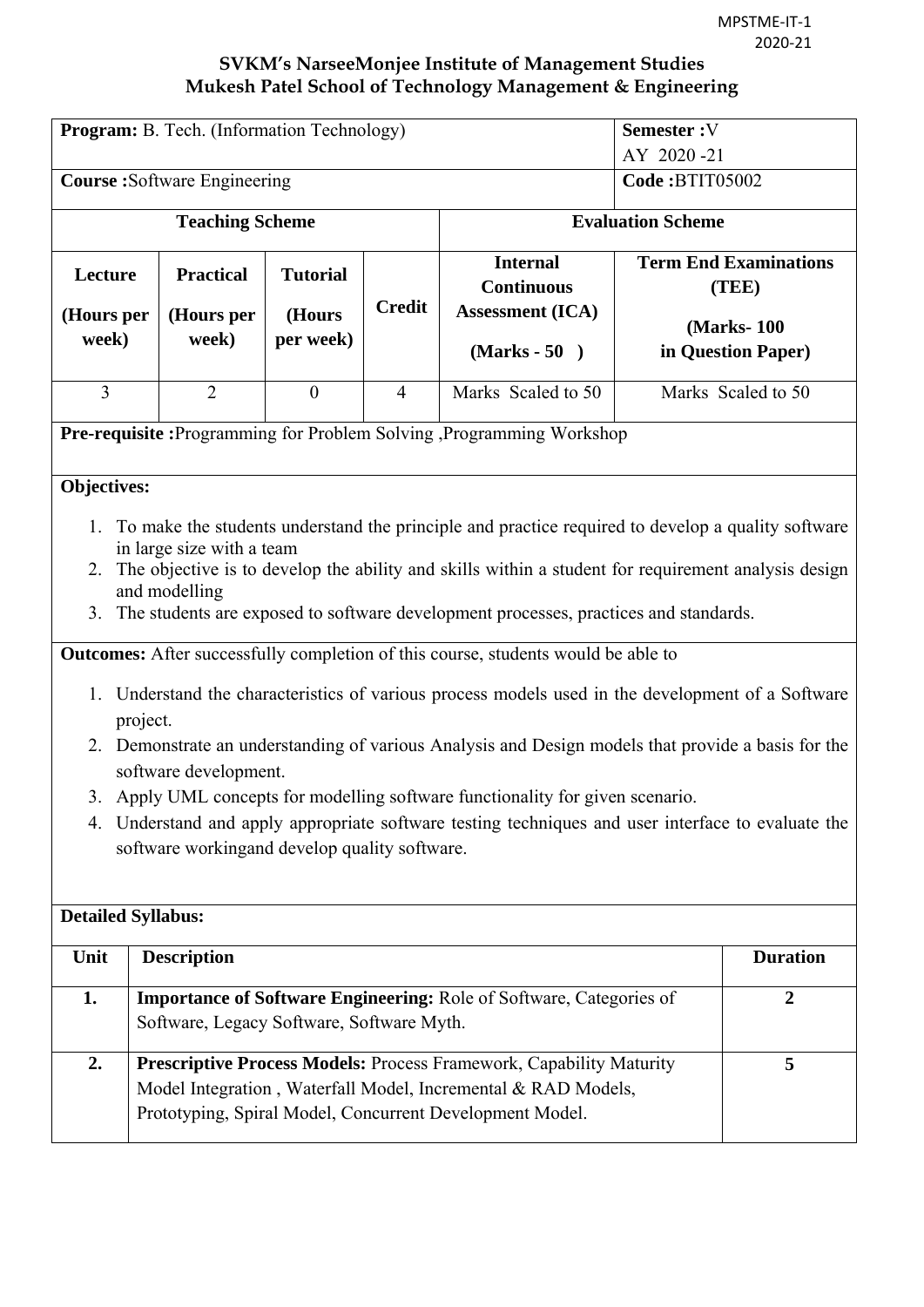| $\overline{\mathbf{3}}$ | Agile Process Models: Agility, Agile Process, Extreme Programming,                     | $\overline{\mathbf{4}}$ |
|-------------------------|----------------------------------------------------------------------------------------|-------------------------|
|                         | Adaptive Software Development, Dynamic Software Development,                           |                         |
|                         | <b>SCRUM, Crystal</b>                                                                  |                         |
|                         |                                                                                        |                         |
| 4.                      | Unified Modeling Language: Visual modeling with UML, Use case model,                   | 8                       |
|                         | Modeling with classes, Identifying classes and objects of real world                   |                         |
|                         | problems, Defining events and attributes, process of creating class diagram,           |                         |
|                         | State diagram, Activity diagram.                                                       |                         |
|                         |                                                                                        |                         |
| 5                       | <b>UML Modeling</b> : Modeling interaction and behaviour – Sequence and                | 5                       |
|                         | Collaboration Diagram, Component Diagram, Deployment Diagram,                          |                         |
|                         | Modeling workflow.                                                                     |                         |
| 6                       | Requirement Analysis & Design: Requirement Engineering tasks,,                         | $\overline{\mathbf{4}}$ |
|                         | Elements of Analysis Model, Data Modeling Concepts, Data Flow Model,                   |                         |
|                         | Control Flow Model, Control Specification, Process Specification Design                |                         |
|                         | Process & Design Quality, Design Concepts.                                             |                         |
|                         |                                                                                        |                         |
| $\overline{7}$          | Architectural Design: Software Architecture, Data Design, Architectural                | 5                       |
|                         | Styles, Representing System in Context, Refining Architecture into                     |                         |
|                         | Components, Mapping Data Flow into a Software Architecture.                            |                         |
|                         |                                                                                        |                         |
| 8                       | User Interface Design: Golden Rules for User Interface Design, Interface               | $\mathbf{3}$            |
|                         | Analysis & Design, Interface Design Steps.                                             |                         |
| 9                       | Testing Strategies & Tactics: Test Strategies for Software, Validation                 | $\mathbf{3}$            |
|                         | Testing, System Testing.                                                               |                         |
|                         |                                                                                        |                         |
| 10                      | Software Quality & Metrics: McCall's Software Quality Factors, ISO 9126                | $\overline{\mathbf{4}}$ |
|                         | Quality Factors, Framework for Product Metrics, Function-based Matrices.               |                         |
|                         | Architectural Design Metrics, Process & Project Metrics, Size oriented &               |                         |
|                         | Function Oriented Metrics, Metrics for Software Quality, SQA Activities,               |                         |
|                         | <b>CMMI</b>                                                                            |                         |
| 11                      | Case Study: Application of UML diagrams with a case study.                             | $\overline{2}$          |
|                         |                                                                                        |                         |
|                         | <b>Total</b>                                                                           | 45                      |
| <b>Text Books:</b>      |                                                                                        |                         |
|                         |                                                                                        |                         |
| 1.                      | Roger Pressman, "Software Engineering Practitioner's Approach", TMH, 7th Edition, 2014 |                         |
| 2.                      | Booch, Rumbaugh and Jacobson, "UML User Guide ", Pearson Education, Second Edition     |                         |
|                         |                                                                                        |                         |

3. Ian Sommerville. "Software Engineering", Pearson Education, 10th Edition, 2016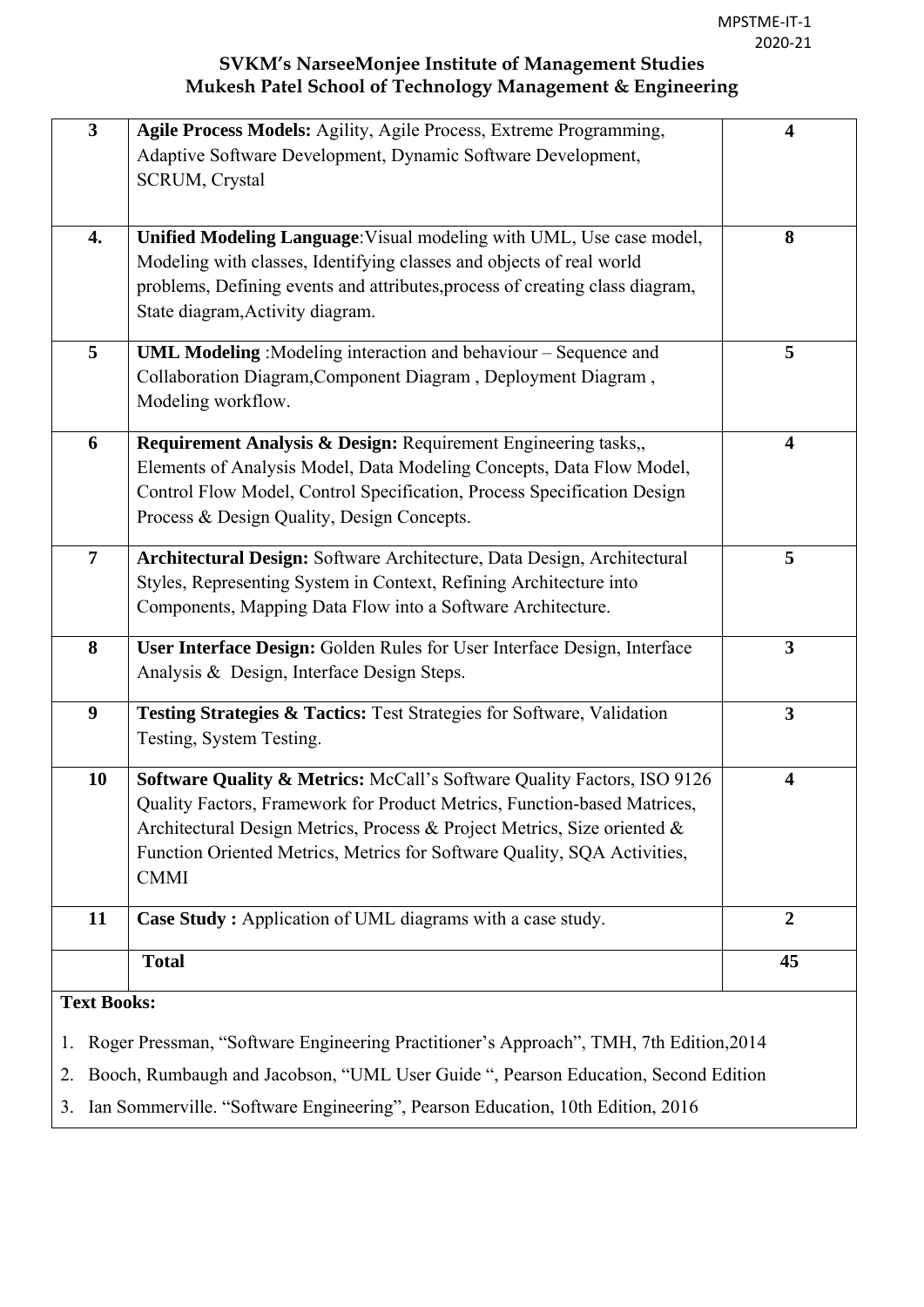# **Reference Books:**

- 1. Pankaj Jalote, "An Integrated Approach to Software Engineering", Narosa Publishers, 3rd Edition, 2010
- **2.** Ken Schwaber**, "**Agile Project Management with Scrum", Microsoft Press, 2004

#### **Any other information:**

**Details of Internal Continuous Assessment (ICA)** 

**Test Marks :20** 

**Term Work Marks: 30** 

**Details of Term work :** As per department and Institute norms for termwork.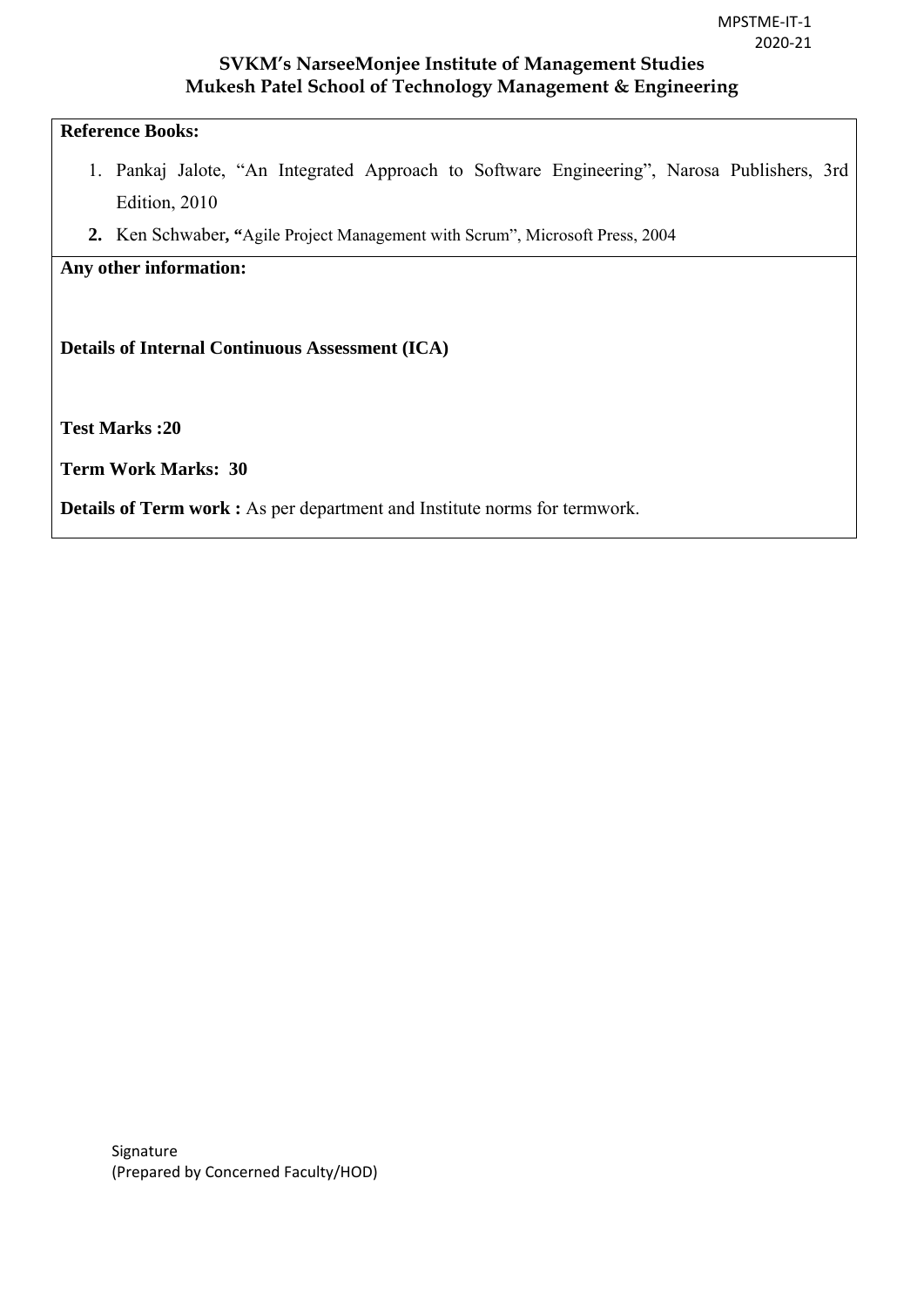| <b>Program:</b> B. Tech. (Information Technology) |                             |                           |               |                                                       | <b>Semester:V</b><br>$AY$ 2020 -21    |  |  |
|---------------------------------------------------|-----------------------------|---------------------------|---------------|-------------------------------------------------------|---------------------------------------|--|--|
| <b>Course/Module :</b> Data Warehousing & Mining  |                             |                           |               | <b>Module Code: BTIT05010</b>                         |                                       |  |  |
|                                                   |                             | <b>Teaching Scheme</b>    |               | <b>Evaluation Scheme</b>                              |                                       |  |  |
| Lecture<br>(Hours                                 | <b>Practica</b><br>l (Hours | <b>Tutorial</b><br>(Hours | <b>Credit</b> | <b>Internal Continuous</b><br><b>Assessment</b> (ICA) | <b>Term End Examinations</b><br>(TEE) |  |  |
| per<br>week)                                      | per<br>week)                | per week)                 |               | (Marks - 50)                                          | (Marks-100)<br>in Question Paper)     |  |  |
| 3                                                 | 2                           | $\theta$                  | 4             | Marks Scaled to 50                                    | Marks Scaled to 50                    |  |  |

**Prerequisite:** Programming for Problem Solving, Database Management Systems, Data Structures and Algorithms

# **Objectives:**

The course is designed to enable students to be familiar with the concepts of data warehouse and data mining. The data warehousing part of module aims to give students an overview of the ideas and techniques which are behind recent development in the data warehousing and online analytical processing (OLAP) fields. Data mining part of the module aims to develop skills of using recent data mining software for solving practical problems.

#### **Outcomes:**

### **After completion of this course, students would be able to**

4. Understand the fundamentals of Data Warehouse, Data Mining and their importance in providing solutions to real world problems.

- 5. Understand ETL, analytical processing and information delivery in data warehouse.
- 6. Select and implement appropriate data mining algorithms for solving practical problems.

| Detailed Syllabus: (per session plan) |                                                                                                                                                                                                                                                           |                 |  |  |  |
|---------------------------------------|-----------------------------------------------------------------------------------------------------------------------------------------------------------------------------------------------------------------------------------------------------------|-----------------|--|--|--|
| Unit                                  | <b>Description</b>                                                                                                                                                                                                                                        | <b>Duration</b> |  |  |  |
| 1.                                    | Introduction: Need for Data warehousing, basic elements of DW and trends in DW,<br>Project planning and management, collecting the requirements.                                                                                                          | 3               |  |  |  |
| 2.                                    | Architecture and Infrastructure & Data Representation:<br>Architectural components, infrastructure and metadata, Principles of dimensional<br>modeling, dimensional modeling advance topics, data extraction, transformation and<br>loading, data quality | 8               |  |  |  |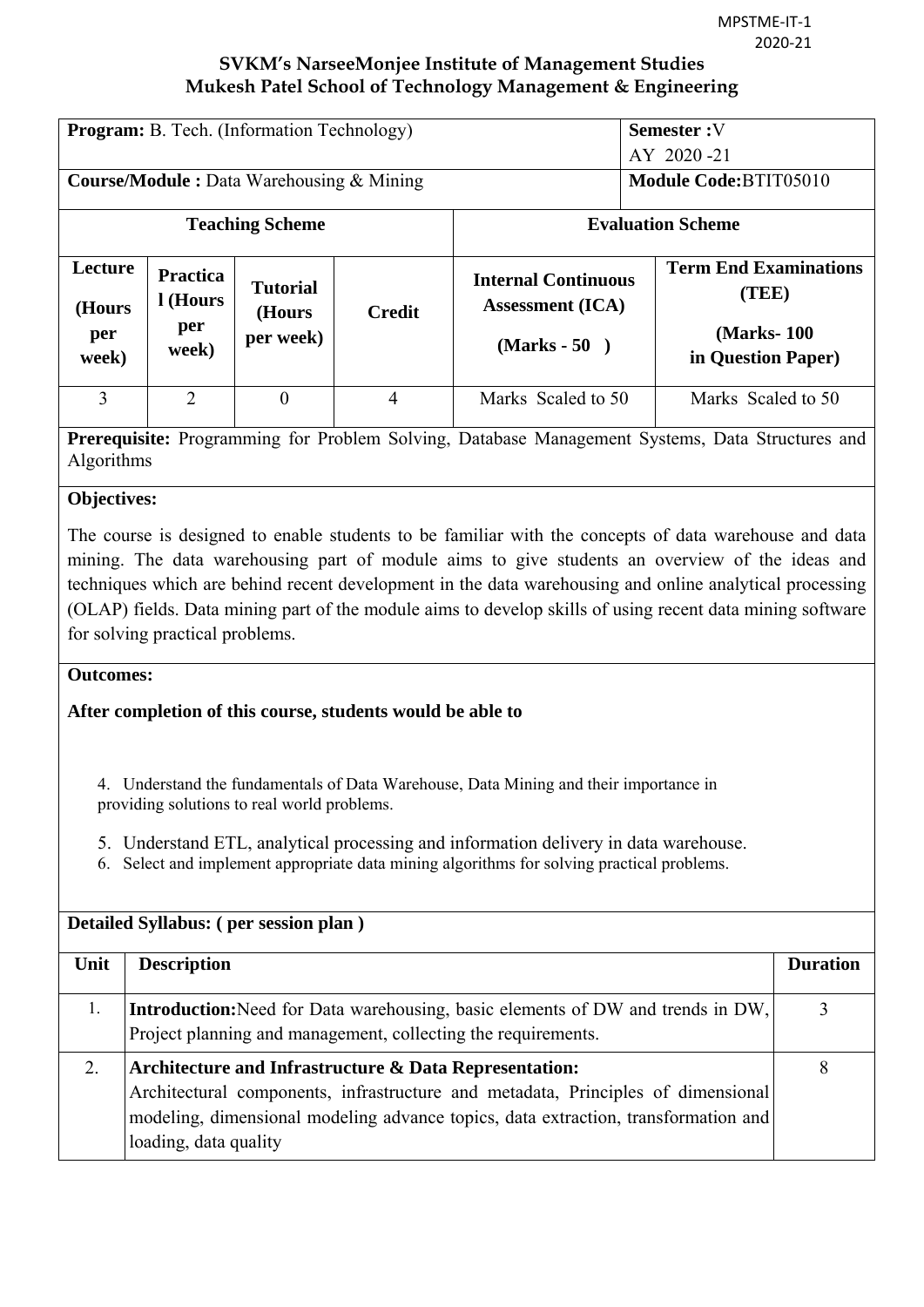| 3 <sub>1</sub>       | Information access and delivery: Matching information to classes of users, OLAP in<br>data warehousing, data warehouse deployment                                                                                                               | $\overline{7}$ |  |  |  |  |  |  |
|----------------------|-------------------------------------------------------------------------------------------------------------------------------------------------------------------------------------------------------------------------------------------------|----------------|--|--|--|--|--|--|
| 4.                   | Introduction to Data Mining: Basics of data mining, related concepts, data mining<br>techniques, Classification, clustering, association rules, KDD Process.                                                                                    | 5              |  |  |  |  |  |  |
| 5.                   | <b>Classification:</b> Issues in Classification, Statistical Based, Distance-Based, Decision-<br>Based, Neural Network-Based and Rule Based Algorithms                                                                                          | 8              |  |  |  |  |  |  |
| 6.                   | Clustering and Association Rules: Hierarchical and Partitional Algorithms.<br>Clustering Large Databases, Basic Association Rule Algorithms                                                                                                     | 8              |  |  |  |  |  |  |
| 7.                   | <b>Applications and Advanced Topics in Data Mining:</b> Applications, systems<br>products and research prototypes, additional themes in data mining, trends in data<br>mining. Introduction to Web Mining, Spatial Mining and Temporal Mining   | 6              |  |  |  |  |  |  |
|                      | <b>Total</b>                                                                                                                                                                                                                                    | 45             |  |  |  |  |  |  |
| <b>Text Books:</b>   |                                                                                                                                                                                                                                                 |                |  |  |  |  |  |  |
| 1.                   | Margaret Dunham, "Data mining: Introductory and Advanced Topics", 1st Edition, Pearson Education,<br>2008.<br>2. PaulrajPonnian," Data warehousing: Fundamentals IT Professionals", 2nd Edition John Wiley India Pvt.<br>Ltd., 2012.            |                |  |  |  |  |  |  |
|                      | <b>Reference Books:</b>                                                                                                                                                                                                                         |                |  |  |  |  |  |  |
| 1.                   | Jiawei Han and Micheline Kamber, "Data Mining Concepts and Techniques", 3rd Edition, Morgan<br>Kauffmann, 2011<br>2. Alex Berson and Stephen J.Smith, -Data Warehousing, Data Mining & OLAPI, Tata McGraw - Hill<br>Edition, 35th Reprint 2016. |                |  |  |  |  |  |  |
|                      | Any other information:                                                                                                                                                                                                                          |                |  |  |  |  |  |  |
|                      | <b>Details of Internal Continuous Assessment (ICA)</b>                                                                                                                                                                                          |                |  |  |  |  |  |  |
| <b>Test Marks:30</b> |                                                                                                                                                                                                                                                 |                |  |  |  |  |  |  |
|                      | <b>Term Work Marks: 20</b>                                                                                                                                                                                                                      |                |  |  |  |  |  |  |
|                      | Details of Term work: Lab work/Assignments/Quiz/Presentation/Viva                                                                                                                                                                               |                |  |  |  |  |  |  |
|                      |                                                                                                                                                                                                                                                 |                |  |  |  |  |  |  |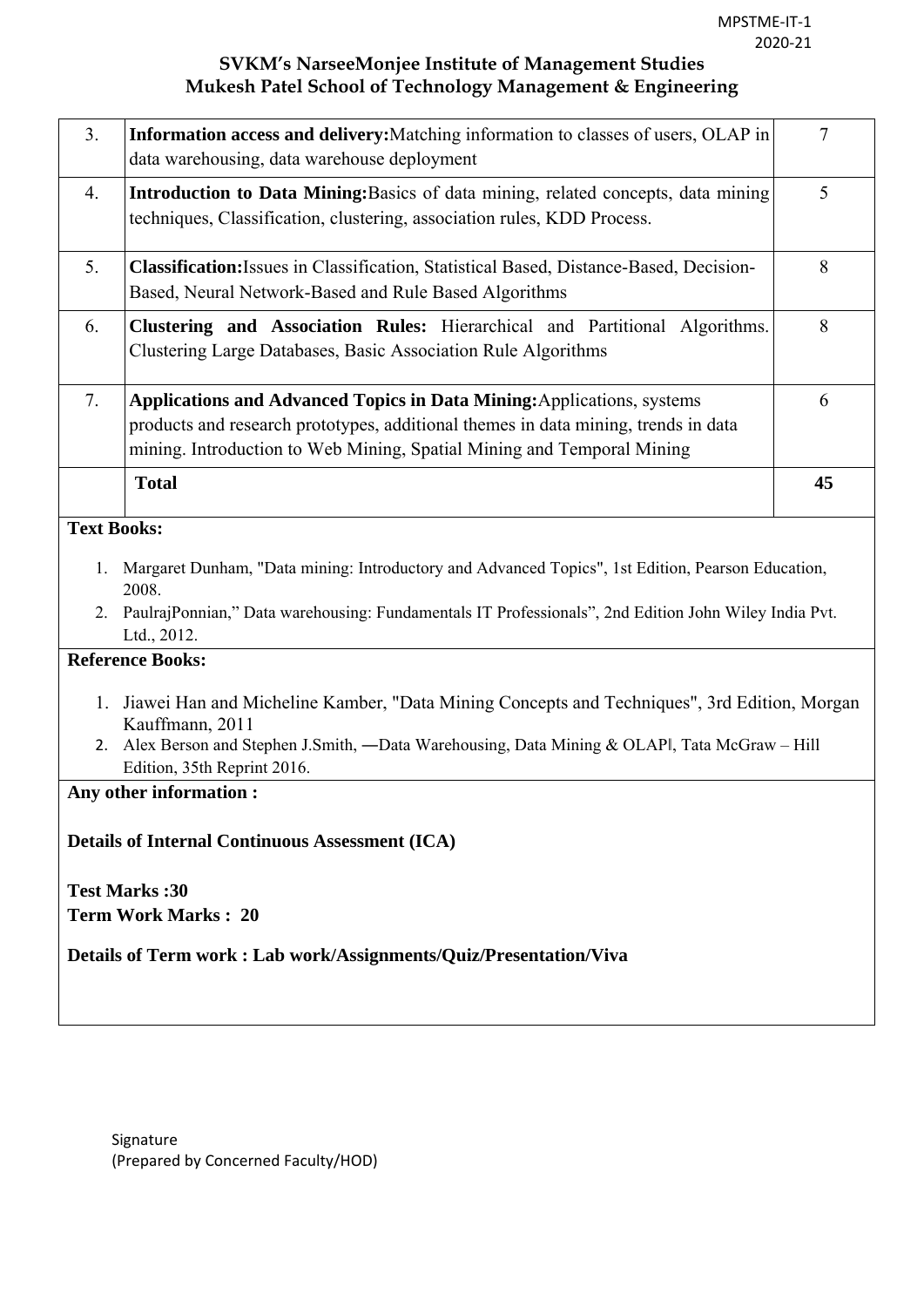| <b>Program:</b> B. Tech. (Information Technology)                                                                                                                                                                  |                                                                                                                  |                        |                |                                                                                |  | <b>Semester:</b> V<br>AY 2020-21                                     |  |
|--------------------------------------------------------------------------------------------------------------------------------------------------------------------------------------------------------------------|------------------------------------------------------------------------------------------------------------------|------------------------|----------------|--------------------------------------------------------------------------------|--|----------------------------------------------------------------------|--|
|                                                                                                                                                                                                                    | <b>Course/Module:</b> Cost and Management Accounting for                                                         | Module Code: BTIT05011 |                |                                                                                |  |                                                                      |  |
| Engineers                                                                                                                                                                                                          |                                                                                                                  |                        |                |                                                                                |  |                                                                      |  |
|                                                                                                                                                                                                                    | <b>Teaching Scheme</b>                                                                                           |                        |                |                                                                                |  | <b>Evaluation Scheme</b>                                             |  |
| Practical<br><b>Tutorial</b><br><b>Term End</b><br>Lecture<br><b>Internal Continuous</b><br>(Hours per<br>(Hours per<br>(Hours per<br>Credit<br><b>Assessment (ICA)</b><br>week)<br>week)<br>week)<br>(Marks - 50) |                                                                                                                  |                        |                |                                                                                |  | <b>Examinations (TEE)</b><br>(Marks-100 in<br><b>Question Paper)</b> |  |
| $\overline{2}$                                                                                                                                                                                                     | $\theta$                                                                                                         | $\Omega$               | $\overline{2}$ | Marks Scaled to 50                                                             |  | Marks Scaled to 50                                                   |  |
| <b>Prerequisite: Nil</b>                                                                                                                                                                                           |                                                                                                                  |                        |                |                                                                                |  |                                                                      |  |
| Objectives:                                                                                                                                                                                                        |                                                                                                                  |                        |                |                                                                                |  |                                                                      |  |
| 1. To provide conceptual understanding of Cost and Management Accounting<br>principles and practices relevant for business analysis and decision making.                                                           |                                                                                                                  |                        |                |                                                                                |  |                                                                      |  |
|                                                                                                                                                                                                                    | 2. To develop the ability to understand, analyze and use cost information in day-to-day<br>business functioning. |                        |                |                                                                                |  |                                                                      |  |
|                                                                                                                                                                                                                    |                                                                                                                  |                        |                | 3. To provide an understanding of measurement of cost and tracing the costs to |  |                                                                      |  |

- products and customers.
- 4. To explain the role of relevant costs in decision making and developing better strategies.
- 5. To discuss contemporary issues in Cost and Management Accounting and their practical applications.

# **Outcomes:**

After completion of this course, students should be able to;

- 1. Apply concepts of accounting
- 2. Applying techniques for analysis.
- 3. Use budgetary control techniques for managerial decision making
- 4. Apply Activity Based Costing to generate reliable and accurate product cost data

#### **Detailed Syllabus:**

| Unit | Description                                                                                                                                                                                                                                                                                                                                            | Duration |
|------|--------------------------------------------------------------------------------------------------------------------------------------------------------------------------------------------------------------------------------------------------------------------------------------------------------------------------------------------------------|----------|
| 1    | <b>Conceptual framework of Accounting:</b><br>Introduction to Financial Accounting -<br>$\bullet$<br>Objectives, Accounting System,<br>Users of Financial Accounting Information, Limitations of Financial<br>Accounting<br>Readings:<br>Cost accounting. 5/e, Lal. J., & Srivastava, S. (2013). New Delhi,<br>Tata McGraw Hill - Chapter1<br>$CO - 1$ |          |
|      |                                                                                                                                                                                                                                                                                                                                                        |          |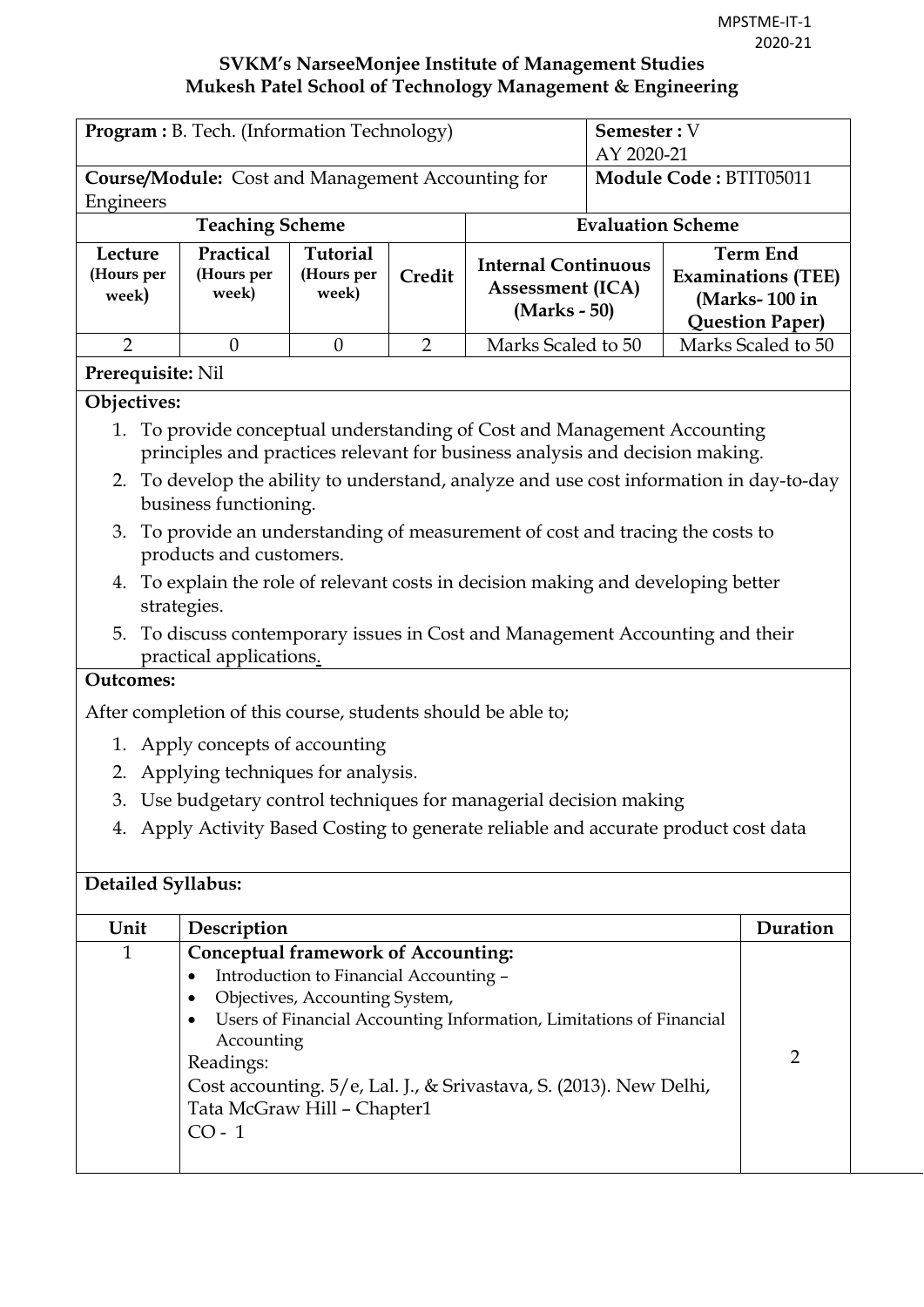|                | <b>Conceptual framework of Accounting:</b>                                                                                                                                                                                                                                                          |                |
|----------------|-----------------------------------------------------------------------------------------------------------------------------------------------------------------------------------------------------------------------------------------------------------------------------------------------------|----------------|
| $\overline{2}$ | Generally Accepted Accounting Practices (GAAP)<br><b>Accounting Postulates</b><br><b>Accounting Conventions</b><br><b>Accounting Concepts</b><br>Readings:<br>Ramanathan, S. (2014). Accounting for Management. New Delhi,<br>Oxford University Press, latest reprint, chapter 2<br>CO <sub>1</sub> | $\overline{2}$ |
|                | <b>Conceptual framework of Accounting:</b>                                                                                                                                                                                                                                                          |                |
| 3              | Introduction to Cost accounting<br>٠<br>Cost Accounting Vs Financial Accounting<br>٠<br>Introduction to Management Accounting<br>Cost Accounting and Management Accounting<br>Readings:<br>Cost accounting. 5/e, Lal. J., & Srivastava, S. (2013). New Delhi,                                       | $\overline{2}$ |
|                | Tata McGraw Hill - Chapter1                                                                                                                                                                                                                                                                         |                |
|                | <b>Cost Concepts</b>                                                                                                                                                                                                                                                                                |                |
| $\overline{4}$ | Classification of Costs based on Elements<br>Classification of Costs based on Behaviour<br>Classification of Costs based on Degree of Traceability to the<br>product<br><b>Functional Classification of Costs</b><br>Costs for Decision making and planning                                         | $\overline{2}$ |
|                | Readings:<br>Cost accounting. 5/e, Lal. J., & Srivastava, S. (2013). New Delhi,<br>Tata McGraw Hill - Chapter 2                                                                                                                                                                                     |                |
|                | CO <sub>1</sub>                                                                                                                                                                                                                                                                                     |                |
| 5              | <b>Job Costing - Preparation of Cost sheet</b>                                                                                                                                                                                                                                                      | 2              |
|                | Readings:<br>Cost accounting. 5/e, Lal. J., & Srivastava, S. (2013). New Delhi,<br>Tata McGraw Hill - Chapter 2                                                                                                                                                                                     |                |
|                | CO <sub>1</sub>                                                                                                                                                                                                                                                                                     |                |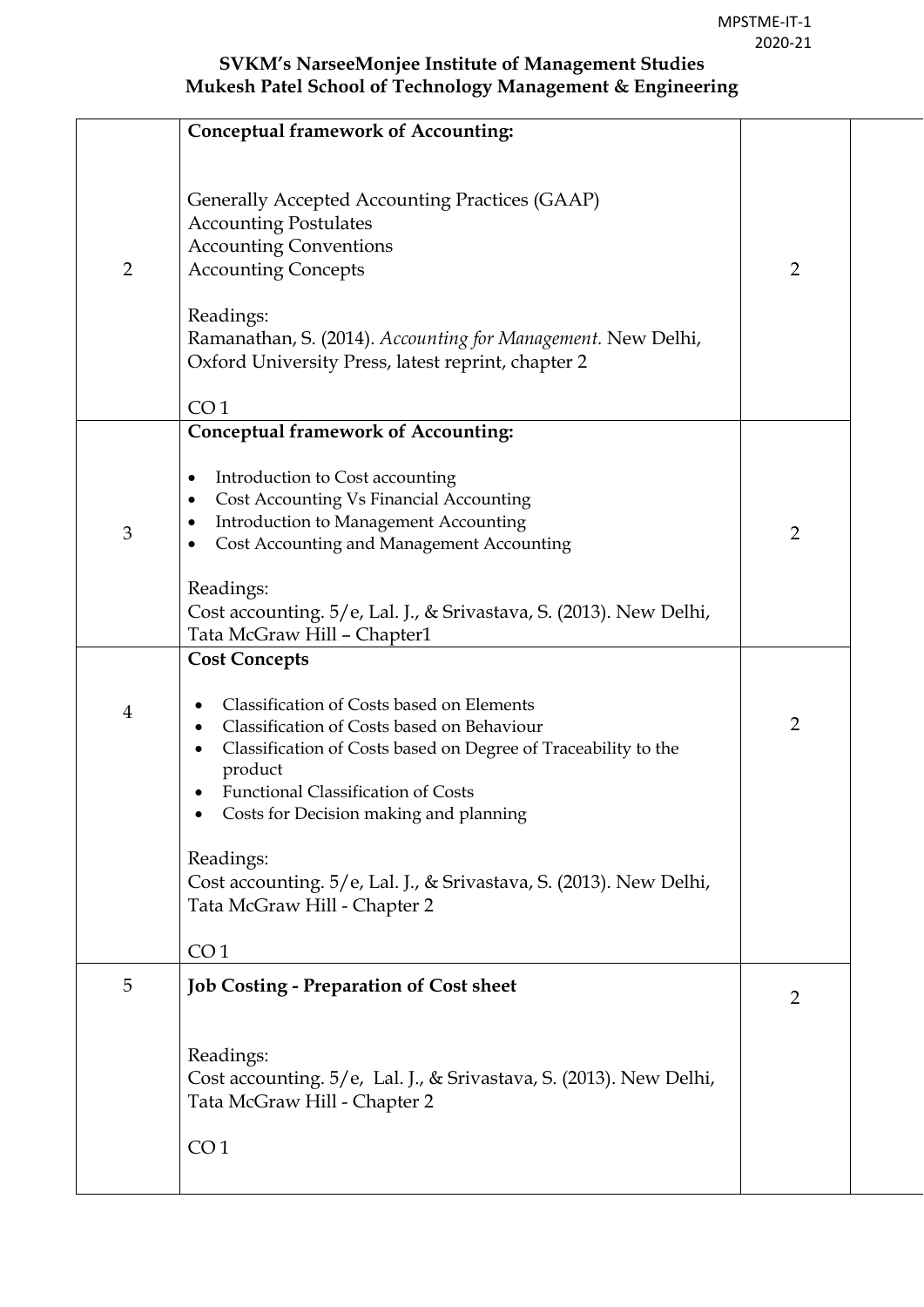|   | <b>Preparation of Cost sheet</b>                                                                                                                                                |                |
|---|---------------------------------------------------------------------------------------------------------------------------------------------------------------------------------|----------------|
| 6 | Readings:<br>Cost accounting. 5/e, Lal. J., & Srivastava, S. (2013). New Delhi,<br>Tata McGraw Hill - Chapter 1<br>CO <sub>1</sub>                                              | $\overline{2}$ |
| 7 | <b>Cost-Volume-Profit Analysis:</b>                                                                                                                                             |                |
|   | Concept of Marginal Costing<br>٠<br>Cost-Volume-Profit relationship -<br>$\bullet$<br>The break-even point<br>٠<br>Contribution margin concept<br>Margin of safety<br>$\bullet$ | $\overline{2}$ |
|   | Readings:<br>Cost accounting. 5/e, Lal. J., & Srivastava, S. (2013). New Delhi,<br>Tata McGraw Hill - Chapter 16<br>CO <sub>2</sub>                                             |                |
|   | <b>Cost-Volume-Profit Analysis:</b>                                                                                                                                             |                |
| 8 | Applying cost-volume-profit analysis -                                                                                                                                          |                |
|   | Readings:<br>Cost accounting. 5/e, Lal. J., & Srivastava, S. (2013). New Delhi,<br>Tata McGraw Hill - Chapter 16                                                                | $\overline{2}$ |
|   | CO <sub>2</sub>                                                                                                                                                                 |                |
| 9 | Decisions making:                                                                                                                                                               |                |
|   | Alternative choice decisions -<br>٠<br>Limiting factor decisions<br>Add or drop products                                                                                        |                |
|   | Readings:<br>Cost accounting. 5/e, Lal. J., & Srivastava, S. (2013). New Delhi,<br>Tata McGraw Hill - Chapter 17                                                                | $\overline{2}$ |
|   | CO <sub>2</sub>                                                                                                                                                                 |                |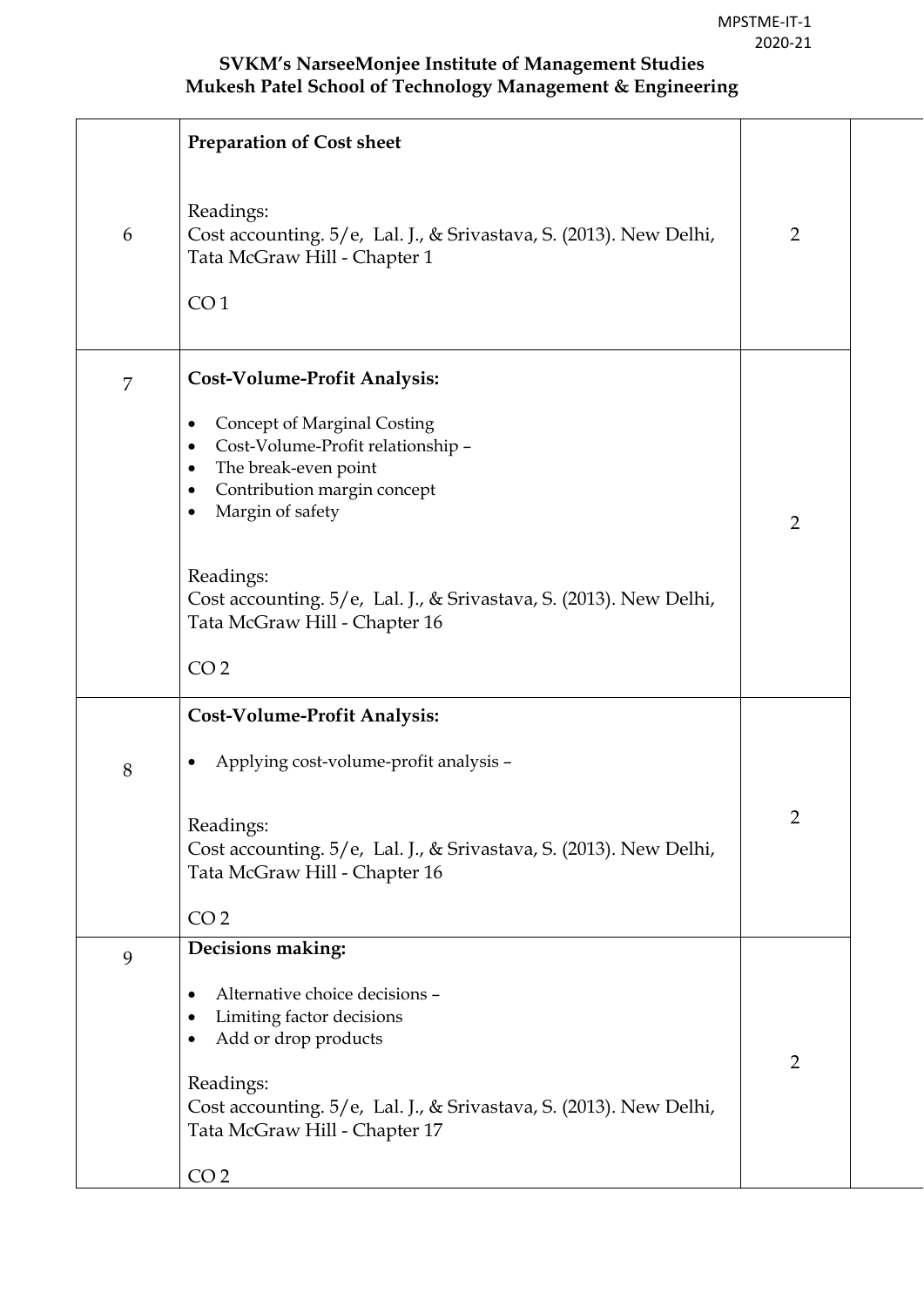| 10 | Decisions making:<br>Make or Buy decisions<br>Shut down decision<br>$\bullet$<br>Special orders<br>$\bullet$<br>Readings:<br>Cost accounting. 5/e, Lal. J., & Srivastava, S. (2013). New Delhi,<br>Tata McGraw Hill - Chapter 17<br>CO <sub>2</sub>       | $\overline{2}$ |
|----|-----------------------------------------------------------------------------------------------------------------------------------------------------------------------------------------------------------------------------------------------------------|----------------|
| 11 | Variance analysis-<br>Direct material variances<br><b>Cost Variance</b><br>Price Variance<br><b>Usage Variance</b><br>Readings:<br>Cost accounting. 5/e, Lal. J., & Srivastava, S. (2013). New Delhi,<br>Tata McGraw Hill - Chapter 19<br>CO <sub>2</sub> | $\overline{2}$ |
| 12 | Variance analysis-<br>Direct labour variances<br>Cost Variance<br>Rate Variance<br><b>Efficiency Variance</b><br>Readings:<br>Cost accounting. 5/e, Lal. J., & Srivastava, S. (2013). New Delhi,<br>Tata McGraw Hill - Chapter 19<br>CO <sub>2</sub>      | $\overline{2}$ |
| 13 | <b>Budgetary Control</b><br>Flexible Budget<br>Cash Budget                                                                                                                                                                                                | $\overline{2}$ |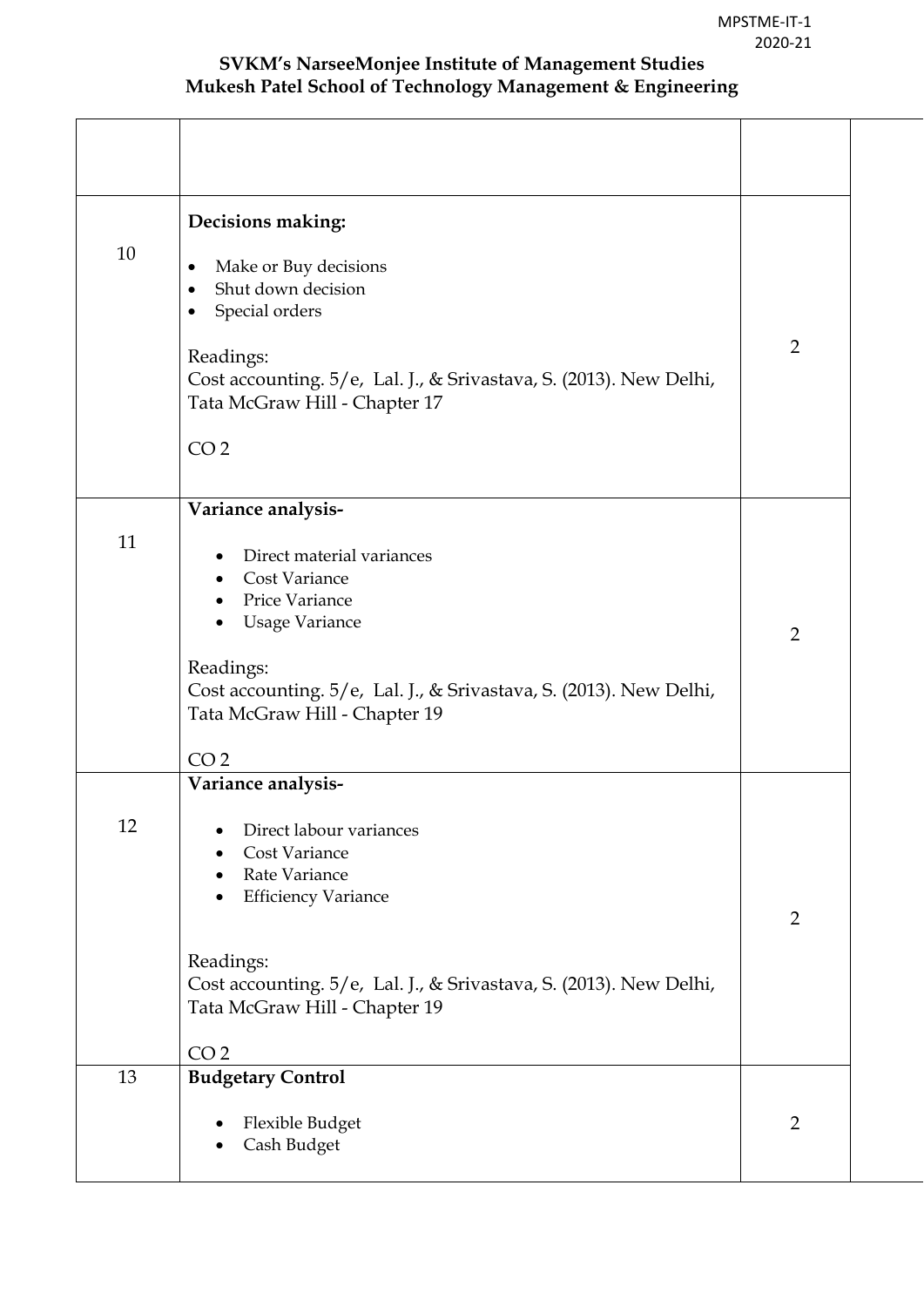|                   | Readings:                                                                                                                             |                |
|-------------------|---------------------------------------------------------------------------------------------------------------------------------------|----------------|
|                   | Cost accounting. 5/e, Lal. J., & Srivastava, S. (2013). New Delhi,                                                                    |                |
|                   | Tata McGraw Hill - Chapter 20                                                                                                         |                |
|                   |                                                                                                                                       |                |
|                   | CO <sub>3</sub>                                                                                                                       |                |
|                   |                                                                                                                                       |                |
|                   | <b>Inventory Management</b><br>EOQ                                                                                                    |                |
| 14                | Inventory levels- Minimum, Maximum, Re-order, Average                                                                                 |                |
|                   |                                                                                                                                       |                |
|                   | Readings:                                                                                                                             | $\overline{2}$ |
|                   | Cost accounting. 5/e, Lal. J., & Srivastava, S. (2013). New Delhi,                                                                    |                |
|                   | Tata McGraw Hill - Chapter 3                                                                                                          |                |
|                   |                                                                                                                                       |                |
|                   | CO <sub>2</sub>                                                                                                                       |                |
|                   | <b>Activity Based Costing</b>                                                                                                         |                |
|                   | under costing and over costing-<br>٠<br>traditional vs activity-based costing-<br>٠                                                   |                |
| 15                | Evaluation of costs and benefits of implementing ABC systems<br>$\bullet$<br>Application of Activity based costing in decision making |                |
|                   |                                                                                                                                       | $\overline{2}$ |
|                   | Readings:                                                                                                                             |                |
|                   | Cost accounting. 5/e, Lal. J., & Srivastava, S. (2013). New Delhi,                                                                    |                |
|                   | Tata McGraw Hill - Chapter 8                                                                                                          |                |
|                   |                                                                                                                                       |                |
|                   | CO <sub>4</sub>                                                                                                                       |                |
|                   |                                                                                                                                       |                |
|                   | <b>Total</b>                                                                                                                          | 30             |
| <b>Text Book:</b> |                                                                                                                                       |                |
|                   | 1. Cost accounting. 5/e, Lal. J., & Srivastava, S. (2013) latest reprint . New Delhi, Tata McGraw                                     |                |
| Hill.             |                                                                                                                                       |                |

2. Ramanathan, S. (2014). *Accounting for Management.* New Delhi, Oxford University Press, latest reprint

#### **Reference Books:**

- Horngren, C., Datar, S. &Rajan, M. (2014). *Cost accounting: A managerial emphasis.* 15/e, New Delhi, Pearson Publication.
- Khan, M.Y., & Jain, P.K. (2007). *Management Accounting*. 7/e, New Delhi, Tata Mc-Graw Hill.
- Shah, P. (2012). *Management Accounting.* 7/e, New Delhi, Oxford University Press.
- Sanyers, J., & Jenkins, & Arora. (2012). *Managerial Accounting.* 1/e, Delhi, Cengage Learning.

#### **Internet References:**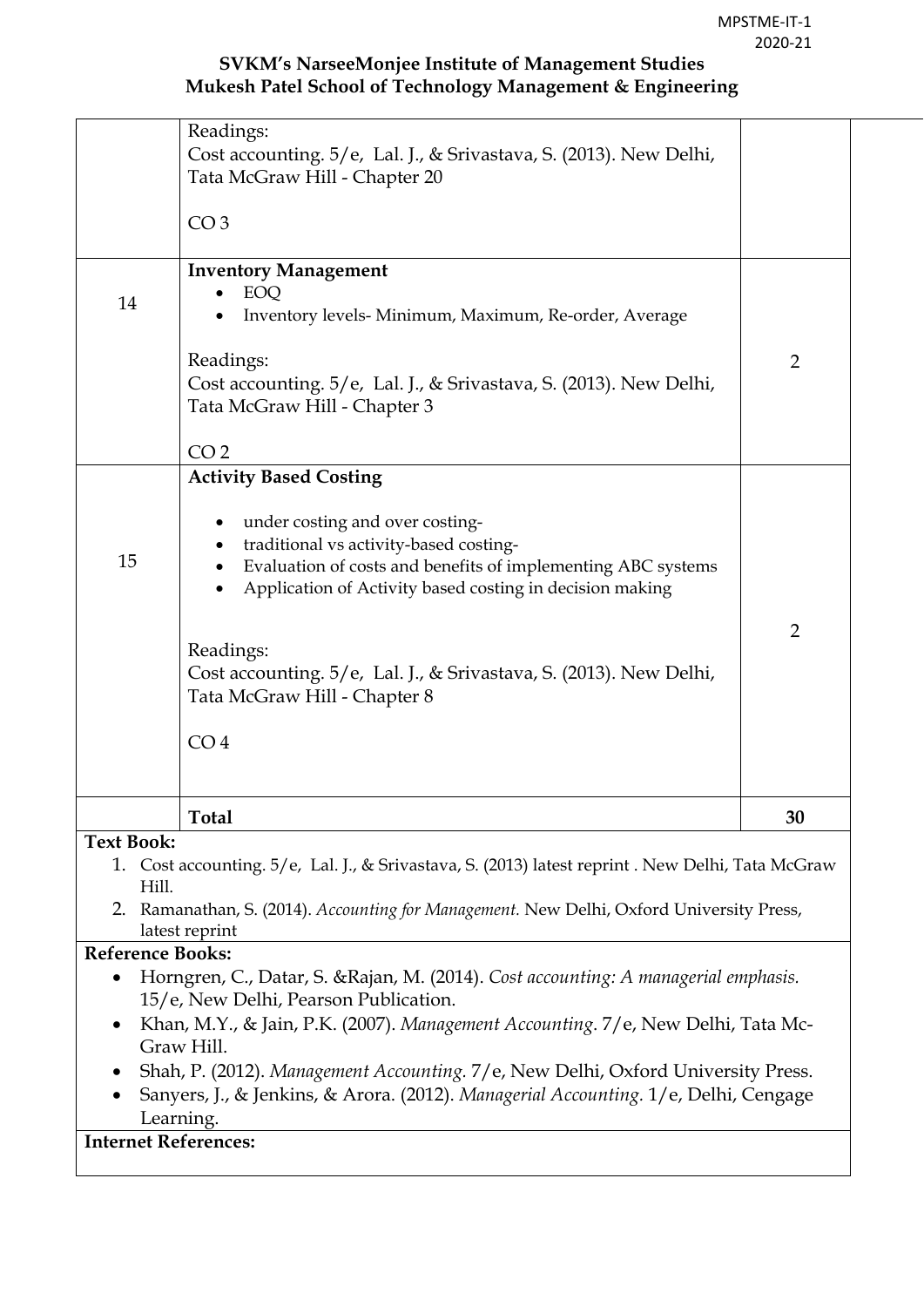[http://icmai.in](http://icmai.in/)

[https://www.cimaglobal.com](https://www.cimaglobal.com/)

**Any other information:** 

**Detail of Test:** Questions based on concepts, applications and numerical

MT-01: Scope: Topics from Unit - 01 to 06 for 10 Marks MT-02: Scope: Topics from Unit - 07 to 09 for 10 Marks

 Test Marks – 20 Marks Term Work – 30 Marks

**Details of Term work:** Projects/Presentations application of concepts from on Unit 01 to Unit 15.

Signature (Prepared by Concerned Faculty/HOD)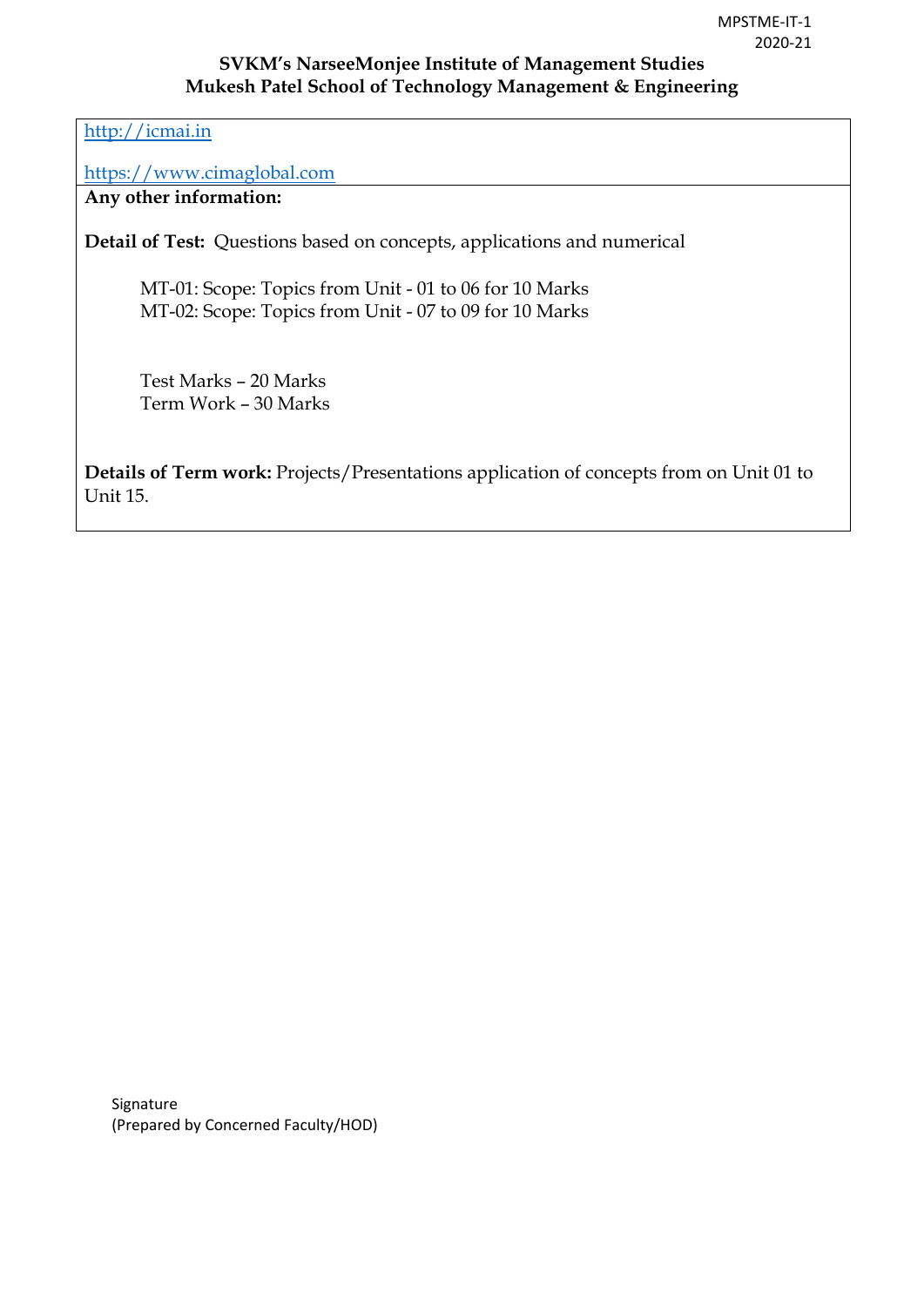|                                                                                                                                                                                                                                                                                                                                                                                                                                                                                                                                          | Program: B. Tech. (Information Technology)                    |                                 |          |                                                                                                                                                          |                                                                              |    |  |
|------------------------------------------------------------------------------------------------------------------------------------------------------------------------------------------------------------------------------------------------------------------------------------------------------------------------------------------------------------------------------------------------------------------------------------------------------------------------------------------------------------------------------------------|---------------------------------------------------------------|---------------------------------|----------|----------------------------------------------------------------------------------------------------------------------------------------------------------|------------------------------------------------------------------------------|----|--|
|                                                                                                                                                                                                                                                                                                                                                                                                                                                                                                                                          | Course/Module: Essence of Indian Knowledge Tradition          |                                 |          | Module Code: BTIT05012                                                                                                                                   |                                                                              |    |  |
| <b>Teaching Scheme</b>                                                                                                                                                                                                                                                                                                                                                                                                                                                                                                                   |                                                               |                                 |          | <b>Evaluation Scheme</b>                                                                                                                                 |                                                                              |    |  |
| Lecture<br>(Hours<br>per week)                                                                                                                                                                                                                                                                                                                                                                                                                                                                                                           | Practical<br>(Hours<br>per week)                              | Tutorial(H<br>ours per<br>week) | Credit   | <b>Internal Continuous</b><br><b>Assessment (ICA)</b><br>(Marks - 50)                                                                                    | <b>Term End</b><br><b>Examinations (TEE)</b><br>(Marks<br>in Question Paper) |    |  |
| $\overline{2}$                                                                                                                                                                                                                                                                                                                                                                                                                                                                                                                           | $\overline{0}$                                                | $\theta$                        | $\theta$ | Marks Scaled to 50                                                                                                                                       |                                                                              |    |  |
| Pre-requisite: NIL<br>Objectives: This course provides introduction to Indian traditional knowledge and its<br>relevance in the modern society.<br><b>Outcomes:</b><br>After completion of the course, students would be able to:<br>1. Understand the concept of Traditional knowledge and its importance<br>Apply the concept of Vedic mathematics to solve problems<br>2.<br>3. Understand relevance of Chanakya niti in modern management<br><b>Detailed Syllabus</b>                                                                |                                                               |                                 |          |                                                                                                                                                          |                                                                              |    |  |
| Unit<br>Description                                                                                                                                                                                                                                                                                                                                                                                                                                                                                                                      |                                                               |                                 |          |                                                                                                                                                          | Duration                                                                     |    |  |
| $\mathbf{1}$<br>Introduction to traditional knowledge: Define traditional knowledge, nature<br>and characteristics, scope and importance, kinds of traditional knowledge,<br>the physical and social contexts in which traditional knowledge develop, the<br>historical impact of social change on traditional knowledge systems.<br>Indigenous Knowledge (IK), characteristics, traditional knowledge vis-à-vis<br>indigenous knowledge, traditional knowledge Vs western knowledge<br>traditional knowledge vis-à-vis formal knowledge |                                                               |                                 |          |                                                                                                                                                          | 5                                                                            |    |  |
| Traditional knowledge in different sectors: Traditional knowledge and<br>$\overline{2}$<br>engineering, Traditional medicine system, TK and biotechnology, TK in<br>agriculture, Traditional societies depend on it for their food and healthcare<br>needs, Importance of conservation and sustainable development of<br>environment, Management of biodiversity, Food security of the country and<br>protection of TK.                                                                                                                  |                                                               |                                 |          | 5                                                                                                                                                        |                                                                              |    |  |
| 3                                                                                                                                                                                                                                                                                                                                                                                                                                                                                                                                        |                                                               |                                 |          | Vedic mathematics: Introduction, subtraction, multiplication, division, linear<br>and quadratic equations, simultaneous linear equations, factorizations |                                                                              | 10 |  |
| Chanakya and modern management: leadership, qualities of a leader, people<br>4<br>management, strategy, teamwork                                                                                                                                                                                                                                                                                                                                                                                                                         |                                                               |                                 |          |                                                                                                                                                          | 10                                                                           |    |  |
|                                                                                                                                                                                                                                                                                                                                                                                                                                                                                                                                          | <b>Total</b>                                                  |                                 |          |                                                                                                                                                          |                                                                              | 30 |  |
|                                                                                                                                                                                                                                                                                                                                                                                                                                                                                                                                          | <b>Text Books:</b><br>There are no text books for this course |                                 |          |                                                                                                                                                          |                                                                              |    |  |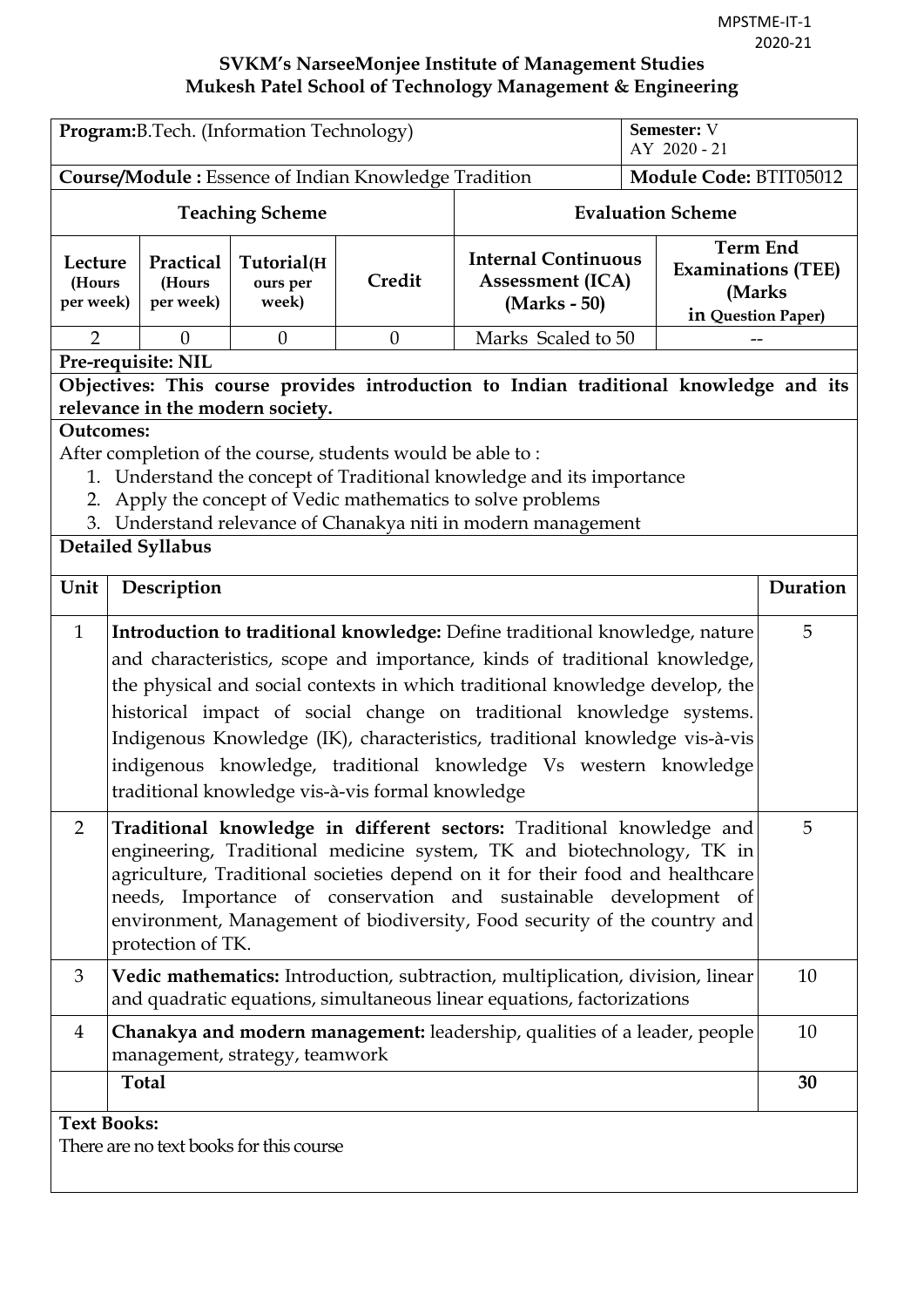### **Reference Books:**

- 1. D. Bathia, Vedic Mathematics Made Easy, Mumbai: Jaico Publishing House, 2014.
- 2. R. Pillai, Corporate Chanakya, Jaico Publishing House: Mumbai, 2012.
- 3. S. B. K. Tirtha and V. S. Agrawala, Vedic Mathematics, New Delhi: Motilal Banarsidass, 2004.
- 4. A. Jha, Traditional Knowledge System in India, New Delhi: Atlantic Publishers and Distributors (P) Ltd, 2009.
- 5. B. K. Mohanta and V. K. Singh, Traditional Knowledge System and Technology in India, Delhi: Pratibha Prakashan, 2012.
- 6. S. Bose, Vedic Mathematics, V&S Publishers: New Delhi, 2015.

# **Any other information :**

**Details of Internal Continuous Assessment (ICA)** 

**Term Work Marks : 50 Details of Term work : As per Institute norms** 

> Signature (Prepared by Concerned Faculty/HOD)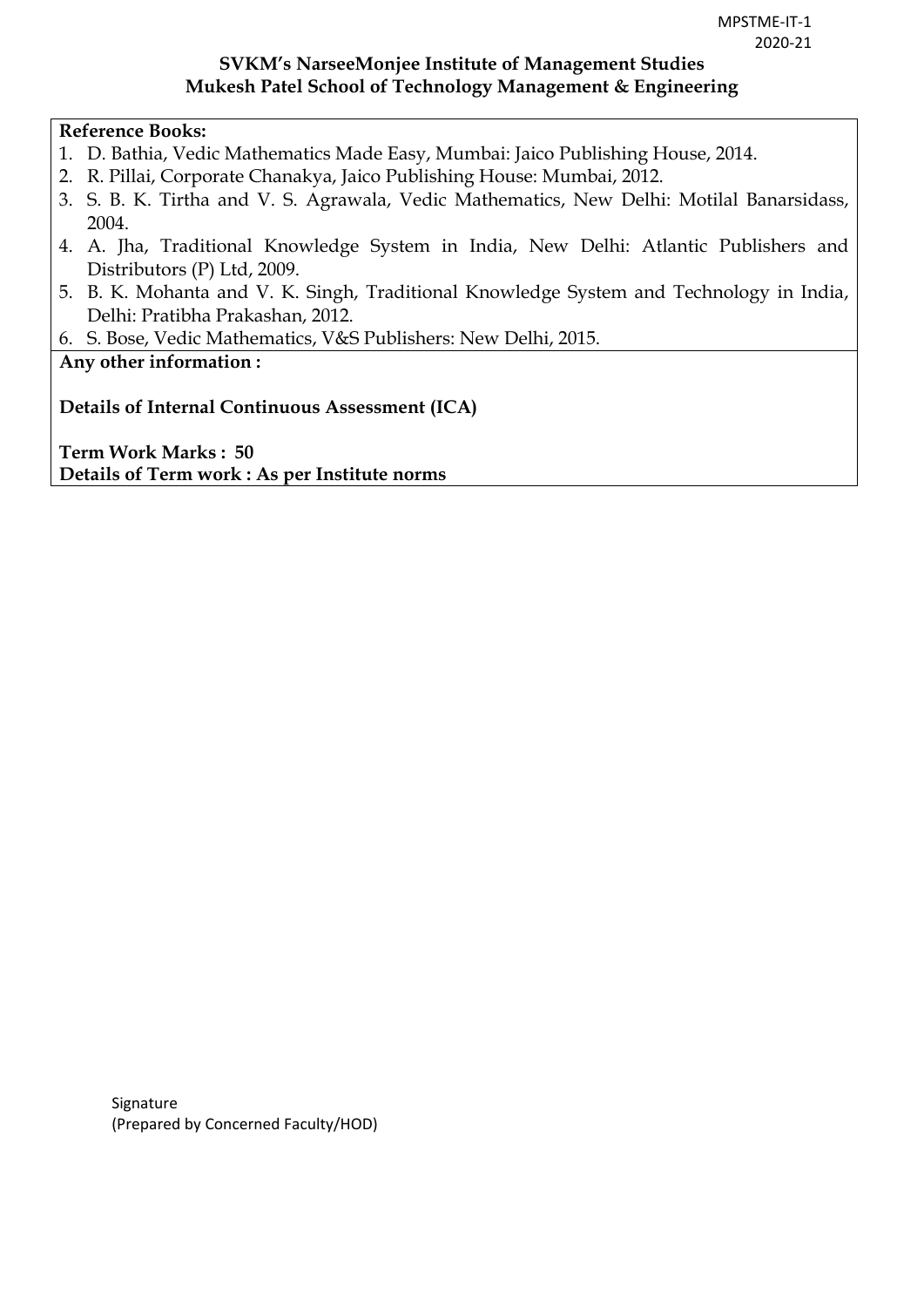| Program: B. Tech. (Information Technology)           |                                                                                                                                                                                                                                                                                                 |                                           |                        |                                                                         | Semester: V<br>AY 2020 - 21 |  |                                                                                                                                                                                                           |
|------------------------------------------------------|-------------------------------------------------------------------------------------------------------------------------------------------------------------------------------------------------------------------------------------------------------------------------------------------------|-------------------------------------------|------------------------|-------------------------------------------------------------------------|-----------------------------|--|-----------------------------------------------------------------------------------------------------------------------------------------------------------------------------------------------------------|
| <b>Course:</b> Elective-I (Advanced Web Programming) |                                                                                                                                                                                                                                                                                                 |                                           | Module Code: BTIT05013 |                                                                         |                             |  |                                                                                                                                                                                                           |
| <b>Teaching Scheme</b>                               |                                                                                                                                                                                                                                                                                                 |                                           |                        | <b>Evaluation Scheme</b>                                                |                             |  |                                                                                                                                                                                                           |
| Lecture<br>(Hours<br>per week)                       | <b>Practical</b><br>(Hours<br>per week)                                                                                                                                                                                                                                                         | <b>Tutorial</b><br>(Hours<br>per<br>week) | <b>Credit</b>          | <b>Internal Continuous</b><br><b>Assessment (ICA)</b><br>$(Marks - 50)$ |                             |  | <b>Term End Examinations</b><br>(TEE)<br>(Marks-100)<br>in Question Paper)                                                                                                                                |
| $\overline{2}$                                       | $\overline{2}$                                                                                                                                                                                                                                                                                  | $\theta$                                  | $\overline{3}$         | 50                                                                      |                             |  | 50                                                                                                                                                                                                        |
|                                                      | <b>Prerequisite:</b> Web programming (BTIT03010)                                                                                                                                                                                                                                                |                                           |                        |                                                                         |                             |  |                                                                                                                                                                                                           |
| Objectives:                                          |                                                                                                                                                                                                                                                                                                 |                                           |                        |                                                                         |                             |  |                                                                                                                                                                                                           |
|                                                      | and rich interactive using server side technologies.                                                                                                                                                                                                                                            |                                           |                        |                                                                         |                             |  | This course is designed to give students the opportunity to enhance and enrich their skills in Web<br>programming. Students will learn to develop Web applications using advanced concepts of HTML5, CSS, |
| 1.<br>2.<br>3.                                       | <b>Outcomes:</b><br>After completion of this course, students would be able to<br>Design user interface using HTML 5 and CSS 3.<br>Design responsive and interactive web pages using client side, server side technologies<br>Understand and implement front end and back end connectivity.     |                                           |                        |                                                                         |                             |  |                                                                                                                                                                                                           |
|                                                      | <b>Detailed Syllabus:</b>                                                                                                                                                                                                                                                                       |                                           |                        |                                                                         |                             |  |                                                                                                                                                                                                           |
| Unit                                                 | <b>Description</b>                                                                                                                                                                                                                                                                              |                                           |                        |                                                                         |                             |  | <b>Duration</b>                                                                                                                                                                                           |
| 1.                                                   | HTML5 And CSS/CSS3 Suite: HTML5- new elements, Input Types,<br>media,<br>transforms, transitions, animations; Responsive Websites design with<br>HTML5 and CSS3, accessible web applications                                                                                                    |                                           |                        | and CSS3; CSS3- Backgrounds, Text effects, 2D & 3D                      |                             |  | 5                                                                                                                                                                                                         |
| 2.                                                   | JSON: Introduction, Syntax, JSON vs XML, Data Types, Parse,<br>Stringify, objects, Arrays, JSON HTML, JSONP                                                                                                                                                                                     |                                           |                        |                                                                         |                             |  | $\overline{2}$                                                                                                                                                                                            |
| 3.                                                   | JavaScript Development Suite:jQuery, Ajax Development, Typescript,<br>JavaScript micro frameworks                                                                                                                                                                                               |                                           |                        |                                                                         |                             |  | $\overline{4}$                                                                                                                                                                                            |
| 4.                                                   | Node: Introduction and Foundation, Node Projects, Working with<br>shrink-wrap to lock the node modules versions, introduction to<br>asynchronous programming, Building a HTTP Server with Node.JS<br>using HTTP APIs, File System, Buffers, Streams, and Events, Multi-<br>Processing in NodeJS |                                           |                        |                                                                         |                             |  | 6                                                                                                                                                                                                         |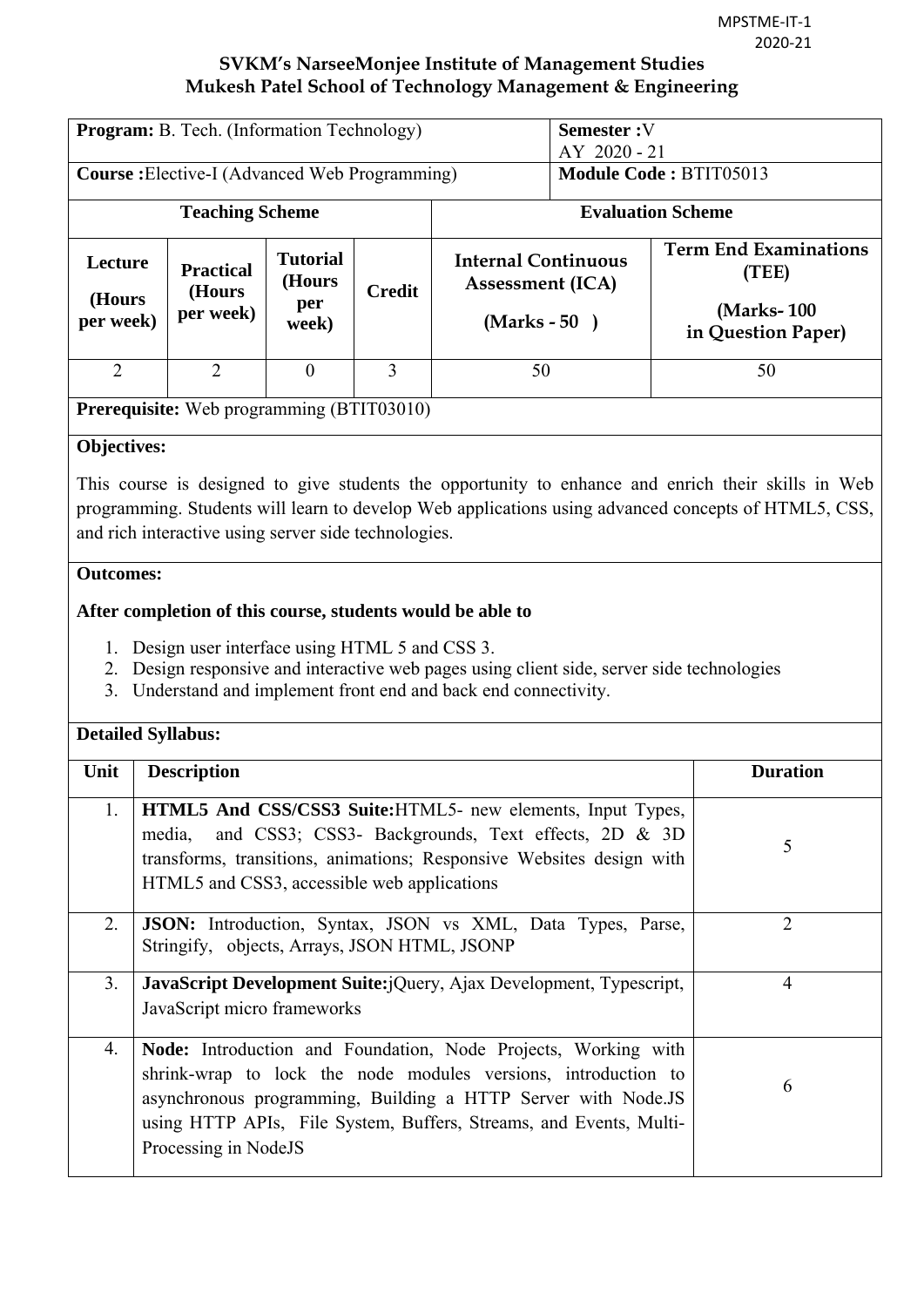| 5. | <b>Angular:</b> Single Page Application, Angular features, Bootstrap<br>Scaffolding, Dependency Injection and services, Directives, Pipes,<br>Forms, HTTP, Promises, and Observables., Creating restful APIs |    |
|----|--------------------------------------------------------------------------------------------------------------------------------------------------------------------------------------------------------------|----|
| 6. | <b>ExpressJS:</b> Express JS with MongoDB, Socket.io                                                                                                                                                         | 4  |
| 7. | <b>Database:</b> Introduction to NoSQL databases, MongoDB A Database for<br>the Modern Web, CRUD Operations in MongoDB, Indexing and<br>Aggregation, secure web applications                                 | 4  |
|    | <b>Total</b>                                                                                                                                                                                                 | 30 |

### **Text Book:**

- 1. Ken Williamson, "Learning AugularJS A Guide to AngularJS-Development", Oreilly Media, 1<sup>st</sup> Edition, 2015.
- 2. Azat Mardan, "Full Stack JavaScript: Learn Backbone.js, Node.js and MongoDB", Apress, 2<sup>nd</sup> Edition, 2015.

#### **Reference Books:**

- 1. Achyut Godbole, "Web Technologies", THM, 2017.
- 2. Joel Sklar, et. al., "The web warrior guide to web design technologies", Cengage Learning, 5<sup>th</sup> Edition, 2015.
- 3. Robert W. Sebesta, "Programming the World Wide Web", Pearson Education, 8<sup>th</sup> Edition, 2015.
- 4. Dietel & Dietel, "Internet and world wide web", Pearson Publication, 5<sup>th</sup> Edition, 2016.
- **Any other information :**

**Details of Internal Continuous Assessment (ICA)** 

**Test Marks :20** 

**Term Work Marks : 30** 

**Details of Term work : Tutorials/Quiz/Presentation/Viva**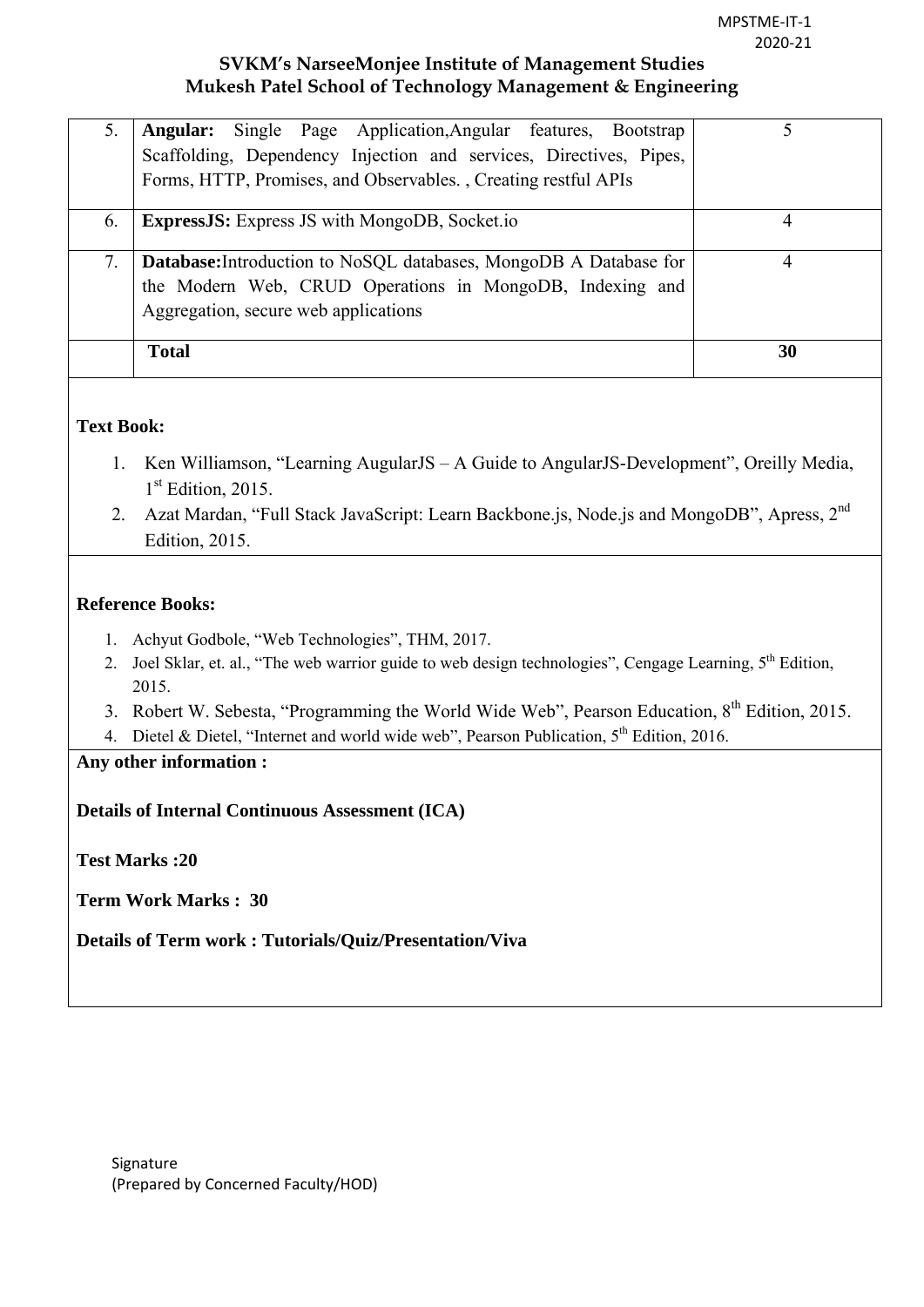| Program: B. Tech. (Information Technology)                                                                                          |                                                                                          |                                                     |                                                                                                                                                                                                                                                                                                                             | Semester:V<br>AY 2020-21                                                                                                                                                                                           |  |                                                                            |
|-------------------------------------------------------------------------------------------------------------------------------------|------------------------------------------------------------------------------------------|-----------------------------------------------------|-----------------------------------------------------------------------------------------------------------------------------------------------------------------------------------------------------------------------------------------------------------------------------------------------------------------------------|--------------------------------------------------------------------------------------------------------------------------------------------------------------------------------------------------------------------|--|----------------------------------------------------------------------------|
|                                                                                                                                     |                                                                                          | <b>Course/Module:</b> Elective-I (Machine Learning) |                                                                                                                                                                                                                                                                                                                             | Module Code:BTIT05014                                                                                                                                                                                              |  |                                                                            |
|                                                                                                                                     |                                                                                          | <b>Teaching Scheme</b>                              |                                                                                                                                                                                                                                                                                                                             | <b>Evaluation Scheme</b>                                                                                                                                                                                           |  |                                                                            |
| Lecture<br>(Hours<br>per<br>week)                                                                                                   | <b>Practical</b><br>(Hours<br>per<br>week)                                               | <b>Tutorial</b><br>(Hours per<br>week)              | <b>Credit</b>                                                                                                                                                                                                                                                                                                               | <b>Internal Continuous</b><br><b>Assessment (ICA)</b><br>$(Marks - 50)$                                                                                                                                            |  | <b>Term End Examinations</b><br>(TEE)<br>(Marks-100)<br>in Question Paper) |
| $\overline{2}$                                                                                                                      | $\overline{2}$                                                                           | $\mathbf{0}$                                        | $\overline{3}$                                                                                                                                                                                                                                                                                                              | Marks Scaled to 50                                                                                                                                                                                                 |  | Marks Scaled to 50                                                         |
| Prerequisite:<br><b>Objectives:</b>                                                                                                 |                                                                                          |                                                     | Engineering Mathematics -III& IV, Object Oriented Programming                                                                                                                                                                                                                                                               |                                                                                                                                                                                                                    |  |                                                                            |
|                                                                                                                                     | in each of the paradigms.                                                                |                                                     |                                                                                                                                                                                                                                                                                                                             | This course provides a concise introduction to the fundamental concepts in machine learning from a<br>mathematical perspective. Also it covers the different learning algorithms, paradigms and architectures used |  |                                                                            |
| <b>Outcomes:</b>                                                                                                                    |                                                                                          |                                                     | After completion of this course, students would be able to<br>1. Identify machine learning techniques suitable for a given problem<br>2. Solve the problems using various machine learning techniques<br>3. Design application using machine learning techniques<br>4. Evaluate and interpret the results of the algorithms |                                                                                                                                                                                                                    |  |                                                                            |
|                                                                                                                                     |                                                                                          | Detailed Syllabus: (per session plan)               |                                                                                                                                                                                                                                                                                                                             |                                                                                                                                                                                                                    |  |                                                                            |
| Week                                                                                                                                | <b>Description</b>                                                                       |                                                     |                                                                                                                                                                                                                                                                                                                             |                                                                                                                                                                                                                    |  | <b>Duration</b>                                                            |
| $\mathbf{1}$                                                                                                                        |                                                                                          | Theory -Classification, Bias Variance               |                                                                                                                                                                                                                                                                                                                             | <b>Introduction:</b> Statistical Decision Theory - Regression, Statistical Decision                                                                                                                                |  | $\overline{2}$                                                             |
| Regression : Linear Regression, Multivariate Regression, Subset Selection,<br>$\overline{2}$<br>$\overline{2}$<br>Shrinkage Methods |                                                                                          |                                                     |                                                                                                                                                                                                                                                                                                                             |                                                                                                                                                                                                                    |  |                                                                            |
| $\mathbf{3}$                                                                                                                        | <b>Regression:</b> Principal Component Regression, Logistic Regression<br>$\overline{2}$ |                                                     |                                                                                                                                                                                                                                                                                                                             |                                                                                                                                                                                                                    |  |                                                                            |
| <b>SVM and Neural networks: Perceptron, SVM</b><br>4                                                                                |                                                                                          |                                                     | $\overline{2}$                                                                                                                                                                                                                                                                                                              |                                                                                                                                                                                                                    |  |                                                                            |
| 5                                                                                                                                   |                                                                                          |                                                     | Perceptron Learning, Neural Networks - Backpropagation,                                                                                                                                                                                                                                                                     | <b>SVM and Neural networks: Neural Networks - Introduction, Early Models,</b>                                                                                                                                      |  | $\overline{2}$                                                             |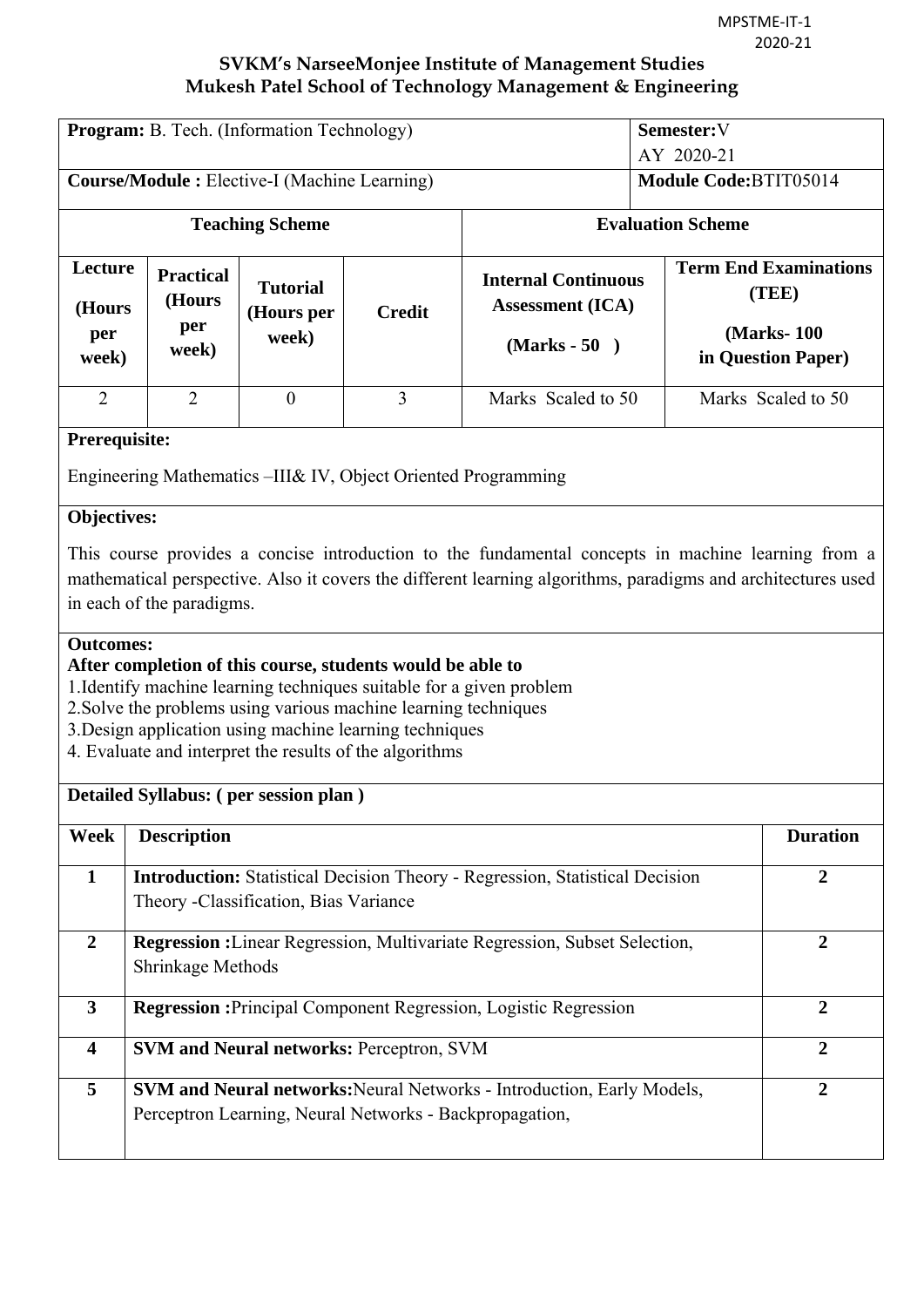| 6                | <b>SVM and Neural networks:</b> Neural Networks - Initialization, Training &           | $\overline{2}$ |
|------------------|----------------------------------------------------------------------------------------|----------------|
|                  | Validation, Parameter Estimation                                                       |                |
|                  |                                                                                        |                |
| $\overline{7}$   | <b>Decision Trees</b> : Decision Trees, Regression Tree, Stopping Criterion & Pruning, | $\overline{2}$ |
|                  | Loss functions                                                                         |                |
| 8                | <b>Decision Trees</b> : Categorical Attributes, Multiway Splits, Missing Values,       | $\overline{2}$ |
|                  | <b>Instability using Evaluation Measures</b>                                           |                |
|                  |                                                                                        |                |
| $\boldsymbol{9}$ | Bootstrapping & Cross Validation: Class Evaluation Measures, ROC, AUC                  | $\overline{2}$ |
|                  |                                                                                        |                |
| 10               | <b>Ensemble Methods:</b> Bagging, Committee Machines and Stacking                      | $\overline{2}$ |
| 11               | <b>Ensemble Methods: Boosting</b>                                                      | $\overline{2}$ |
|                  |                                                                                        |                |
| 12               | <b>Ensemble Methods</b> : Gradient Boosting, Random Forests, Multi-class               | $\overline{2}$ |
|                  | Classification                                                                         |                |
|                  |                                                                                        |                |
| 13               | <b>Statistical Classification: Naive Bayes, Bayesian Networks</b>                      | $\overline{2}$ |
|                  |                                                                                        |                |
| 14               | Undirected Graphical Models: HMM, Variable elimination, belief propagation             | $\overline{2}$ |
| 15               | <b>Clustering:</b> Partitional Clustering, Hierarchical Clustering, Birch Algorithm,   | $\overline{2}$ |
|                  | <b>CURE Algorithm, Density-based Clustering</b>                                        |                |
|                  |                                                                                        |                |
|                  | <b>Total</b>                                                                           | 30             |
|                  |                                                                                        |                |

### **Text Books:**

- 3. T. Hastie, R. Tibshirani, J. Friedman. The Elements of Statistical Learning, 2e, 2008.
- **4.** Christopher Bishop. Pattern Recognition and Machine Learning. 2e.

### **Reference Books:**

- 1. An Introduction to Statistical learning with application in R . Hastie T, Robert T. (2014). Springer Science Business Media: New York
- 2. Hair, Black, Babin, Anderson and Tatham (2009). Multivariate Data Analysis, Pearson
- 3. An Introduction to Categorical Data Analysis. Agresti, A. (2012). John Wiley & sons
- 4. The Element of Statistical Learning, Data mining, Inference and Prediction. Hastie, T, Tibshirani, R, & Friedman, J. (2011). New York: Springer Series in Statistics.

#### **Any other information :**

#### **Details of Internal Continuous Assessment (ICA)**

**Test Marks :30** 

**Term Work Marks : 20** 

### **Details of Term work : Tutorials/Quiz/Presentation/Viva**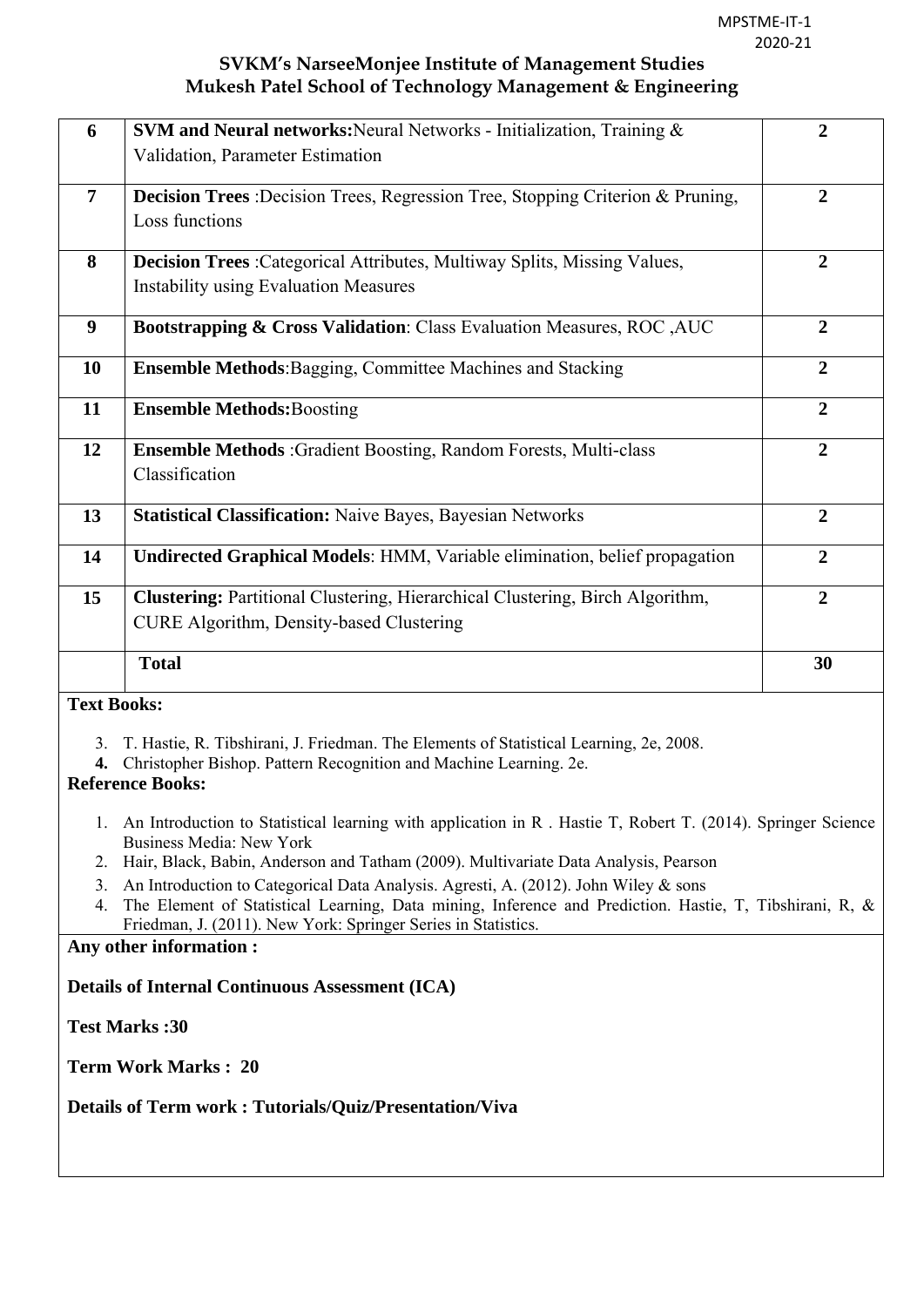| <b>Program:</b> B. Tech. (Information Technology)          |                                                                                                                                                                                                                                         |                                        |                                                            |                                                                                                                                                                                                                                                                                                                                               | <b>Semester: V</b><br>AY 2020-21 |                                                                            |
|------------------------------------------------------------|-----------------------------------------------------------------------------------------------------------------------------------------------------------------------------------------------------------------------------------------|----------------------------------------|------------------------------------------------------------|-----------------------------------------------------------------------------------------------------------------------------------------------------------------------------------------------------------------------------------------------------------------------------------------------------------------------------------------------|----------------------------------|----------------------------------------------------------------------------|
| <b>Course/Module:</b> Elective-I (Database Administration) |                                                                                                                                                                                                                                         |                                        | Module Code: BTIT05015                                     |                                                                                                                                                                                                                                                                                                                                               |                                  |                                                                            |
| <b>Teaching Scheme</b>                                     |                                                                                                                                                                                                                                         |                                        | <b>Evaluation Scheme</b>                                   |                                                                                                                                                                                                                                                                                                                                               |                                  |                                                                            |
| Lecture<br>(Hours<br>per<br>week)                          | <b>Practical</b><br>(Hours<br>per<br>week)                                                                                                                                                                                              | <b>Tutorial</b><br>(Hours per<br>week) | <b>Credit</b>                                              | <b>Internal Continuous</b><br><b>Assessment (ICA)</b><br>$(Marks - 50)$                                                                                                                                                                                                                                                                       |                                  | <b>Term End Examinations</b><br>(TEE)<br>(Marks-100)<br>in Question Paper) |
| $\overline{2}$                                             | $\overline{2}$                                                                                                                                                                                                                          | $\mathbf{0}$                           | 3                                                          | Marks Scaled to 50                                                                                                                                                                                                                                                                                                                            |                                  | Marks Scaled to 50                                                         |
| Prerequisite:                                              |                                                                                                                                                                                                                                         |                                        |                                                            |                                                                                                                                                                                                                                                                                                                                               |                                  |                                                                            |
|                                                            |                                                                                                                                                                                                                                         |                                        |                                                            | Objectives: This is an advance course in Databases. The course is designed to enable students to<br>understand analyse & design the system. At the end of the semester students will be able to implement a<br>simple DBMS &implement information systems using DBMStechnology.                                                               |                                  |                                                                            |
| <b>Outcomes:</b>                                           |                                                                                                                                                                                                                                         |                                        |                                                            |                                                                                                                                                                                                                                                                                                                                               |                                  |                                                                            |
|                                                            |                                                                                                                                                                                                                                         |                                        | After completion of this course, students would be able to | 7. Understand the Logical and Physical Architecture Of the system & the role of a DBA<br>8. Installing Oracle Software & Managing Database instances, Manage Tables<br>9. Understand the Network Architecture $\&$ incorporate security issues<br>10. Designing Database backup and recovery procedures, Take Decisions related with Database |                                  |                                                                            |
|                                                            | Maintenance                                                                                                                                                                                                                             | Detailed Syllabus: (per session plan)  |                                                            |                                                                                                                                                                                                                                                                                                                                               |                                  |                                                                            |
| Week                                                       | <b>Description</b>                                                                                                                                                                                                                      |                                        |                                                            |                                                                                                                                                                                                                                                                                                                                               |                                  | <b>Duration</b>                                                            |
| $\mathbf{1}$                                               | Database Overview and Architecture: An overview of logical and physical<br>4<br>storage structures, Database memory structures, database background processes.<br>Explain core DBA tasks and tools, Plan adatabase installation.        |                                        |                                                            |                                                                                                                                                                                                                                                                                                                                               |                                  |                                                                            |
| $\overline{2}$                                             | Managing the database Instance: Access a database with SQL*Plus and<br>$\overline{2}$<br>iSQL*Plus Modify database initialization parameters Understand the stages of<br>database startup. View the Alert log , Use the Data Dictionary |                                        |                                                            |                                                                                                                                                                                                                                                                                                                                               |                                  |                                                                            |
| $\mathbf{3}$                                               |                                                                                                                                                                                                                                         |                                        |                                                            | User Access and Security: Creating and modifying use accounts, creating and<br>using roles, granting and revoking privileges, Managing user groups with profiles<br>managing privileges, Managing roles, querying role information                                                                                                            |                                  | $\overline{\mathbf{4}}$                                                    |
| $\overline{\mathbf{4}}$                                    |                                                                                                                                                                                                                                         |                                        |                                                            | Control and Redo Log Files: Managing the control files, Maintaining and<br>monitoring redo log files, Monitoring redo log file. Storing data (create, alter,                                                                                                                                                                                  |                                  | $\overline{\mathbf{4}}$                                                    |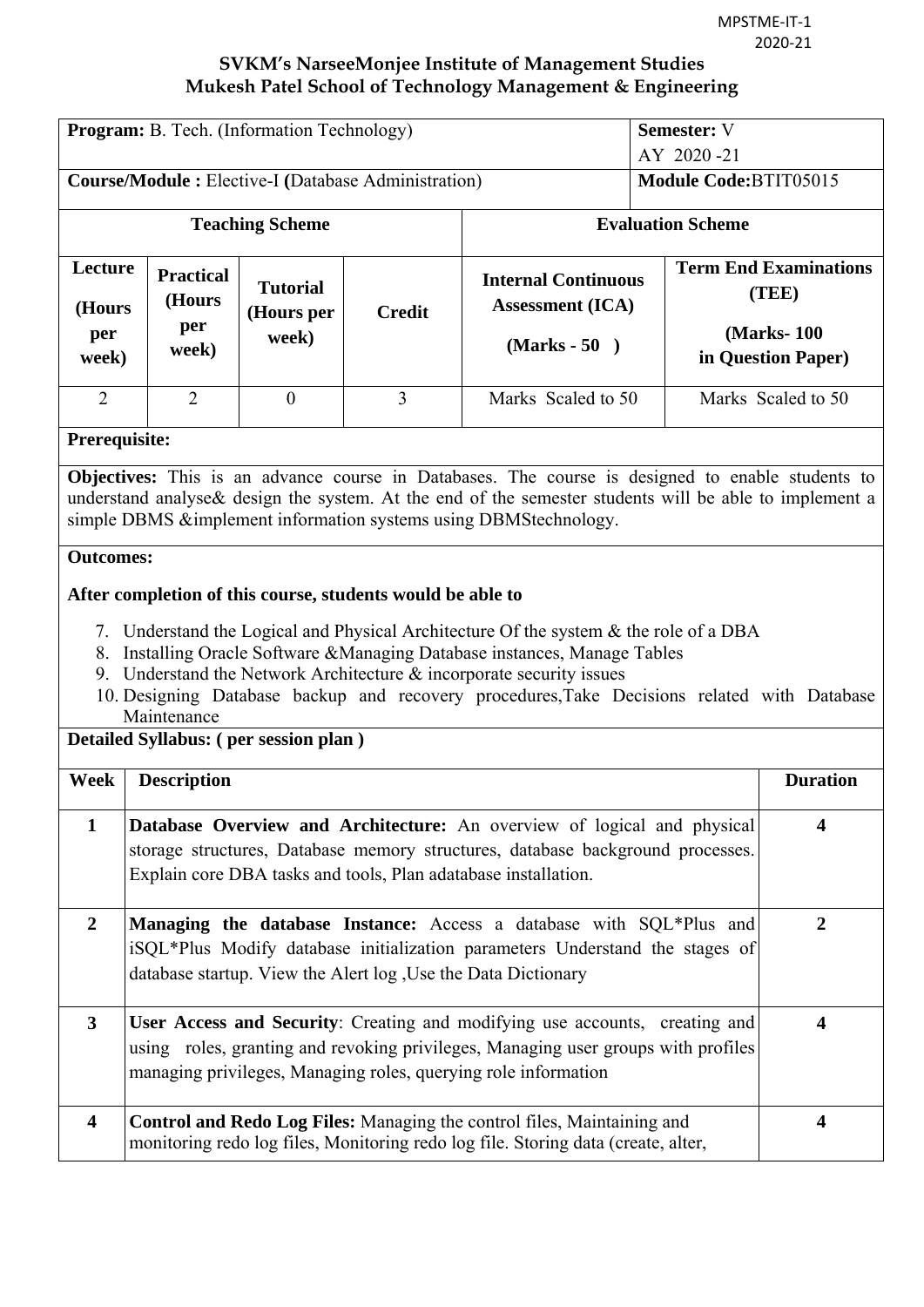|                    | analysing, querying table information), Managing indexes, Managing constraints                                                                                                                                                                                                                                                       |                         |
|--------------------|--------------------------------------------------------------------------------------------------------------------------------------------------------------------------------------------------------------------------------------------------------------------------------------------------------------------------------------|-------------------------|
| 5                  | <b>Introduction to Network Administration</b> : Network design considerations,<br>network responsibilities for the DBA, Network configuration, Overview of oracle<br>Net features. Overview of oracle Net features, Oracle Net Stack Architecture.<br>Create additional listeners , Create Net Service aliases                       | $\overline{\mathbf{4}}$ |
| 6                  | <b>Backup and Recovery Overview:</b> Identify the types of failure that may occur in<br>an Database .Describe ways to tune instance recovery, Identify the importance of<br>checkpoints redo log files, and archived log files , Configure ARCHIVELOG mode,<br>Performing Database Backups , Create consistent database backups      | $\overline{\mathbf{4}}$ |
| $\overline{7}$     | <b>Performing Database Recovery: Recover from loss of a control file, Recover</b><br>from loss of a redo log file, Automate database backups, defining a backup and<br>recovery strategy, Perform complete recovery following the loss of a data file, Back<br>your database up without shutting it down, Create incremental backups | 4                       |
| 8                  | <b>Introduction to performance tuning:</b> brief overview of Tuning methodology,<br>General tuning concepts. Case Study: Remote Databases & Virtual DBA                                                                                                                                                                              | $\overline{\mathbf{4}}$ |
|                    | <b>Total</b>                                                                                                                                                                                                                                                                                                                         | 30                      |
| <b>Text Books:</b> |                                                                                                                                                                                                                                                                                                                                      |                         |
|                    | 5. Database Administration: The Complete Guide to DBA Practices and Procedures : Craig S Mullins,<br><b>Addison Wesley October 2012</b>                                                                                                                                                                                              |                         |
|                    | <b>Reference Books:</b>                                                                                                                                                                                                                                                                                                              |                         |
| 4.<br>5.<br>6.     | 3. Oracle 11g DBA For Absolute beginners : December 2018<br>Database System Concepts: Abraham Silberschatz, Henry f Korth, S Sudarshan, Sixth Edition<br>Nader F Mir, "Computer and Communication Networks", Pearson Education, 2009.<br>Bhushan Trivedi, "Computer Networks", Oxford University Press, 2011.                        |                         |
|                    | Any other information:<br><b>Details of Internal Continuous Assessment (ICA)</b><br><b>Test Marks:20</b>                                                                                                                                                                                                                             |                         |
|                    | <b>Term Work Marks: 30</b><br><b>Details of Term work: Tutorials/Quiz/Presentation/Viva</b>                                                                                                                                                                                                                                          |                         |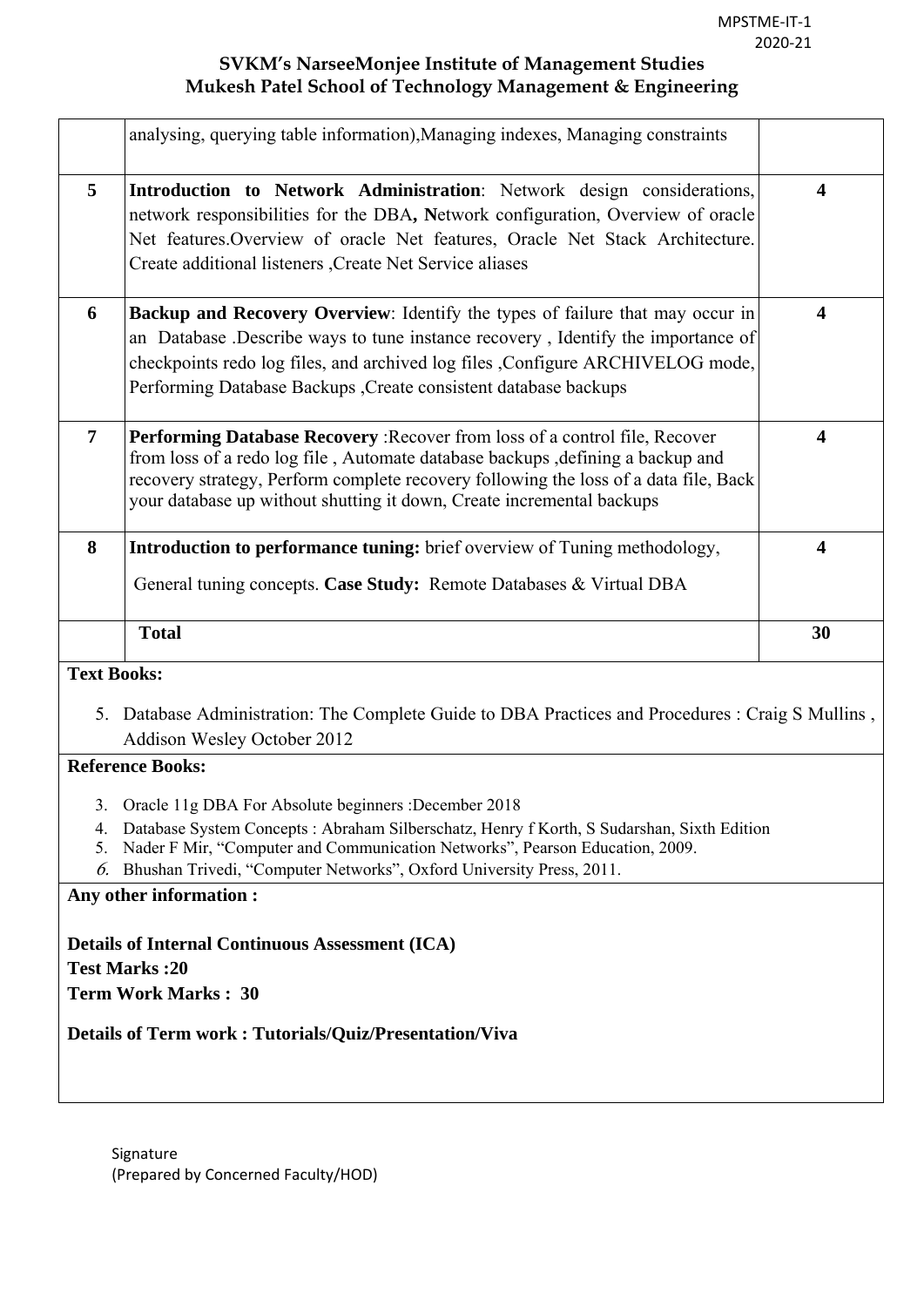| Program: B. Tech. (Information Technology)                                                                       |                                       |                                 |                                                                                                            |                                                                                                                                                                                                                                                                                                                                   | Semester:V<br>AY 2020-21 |                                                                                  |
|------------------------------------------------------------------------------------------------------------------|---------------------------------------|---------------------------------|------------------------------------------------------------------------------------------------------------|-----------------------------------------------------------------------------------------------------------------------------------------------------------------------------------------------------------------------------------------------------------------------------------------------------------------------------------|--------------------------|----------------------------------------------------------------------------------|
| Course/Module: Elective-I (Advanced Data Structures)                                                             |                                       |                                 | Module Code:BTIT05016                                                                                      |                                                                                                                                                                                                                                                                                                                                   |                          |                                                                                  |
| <b>Teaching Scheme</b>                                                                                           |                                       |                                 | <b>Evaluation Scheme</b>                                                                                   |                                                                                                                                                                                                                                                                                                                                   |                          |                                                                                  |
| Lecture<br>(Hours<br>per week)                                                                                   | Practical<br>(Hours<br>per week)      | Tutorial<br>(Hours per<br>week) | Credit                                                                                                     | <b>Internal Continuous</b><br><b>Assessment (ICA)</b><br>$(Marks - 50)$                                                                                                                                                                                                                                                           |                          | <b>Term End</b><br><b>Examinations (TEE)</b><br>(Marks-100<br>in Question Paper) |
| $\overline{2}$                                                                                                   | $\overline{2}$                        | $\overline{0}$                  | 3                                                                                                          | Marks Scaled to 50                                                                                                                                                                                                                                                                                                                |                          | Marks Scaled to 50                                                               |
|                                                                                                                  |                                       |                                 | Prerequisite: Programming for Problem Solving                                                              |                                                                                                                                                                                                                                                                                                                                   |                          |                                                                                  |
| <b>Objectives:</b><br>problems.                                                                                  |                                       |                                 |                                                                                                            | The objective of this course is to familiarize students with advanced data structures used to solve real world                                                                                                                                                                                                                    |                          |                                                                                  |
| <b>Outcomes:</b>                                                                                                 |                                       |                                 |                                                                                                            |                                                                                                                                                                                                                                                                                                                                   |                          |                                                                                  |
| 3.<br>4.                                                                                                         |                                       |                                 | After completion of this course, students would be able to<br>to design algorithms for a specific problem. | 1. Choose appropriate data structures and algorithms, understand the ADT/libraries, and use it<br>2. Understand and implement a symbol table using hashing techniques.<br>Implement and analyze algorithms for red-black trees, B-trees and Splay trees.<br>Understand and implement algorithms for text processing applications. |                          |                                                                                  |
|                                                                                                                  | Detailed Syllabus: (per session plan) |                                 |                                                                                                            |                                                                                                                                                                                                                                                                                                                                   |                          |                                                                                  |
| Week                                                                                                             | Description                           |                                 |                                                                                                            |                                                                                                                                                                                                                                                                                                                                   |                          | Duration                                                                         |
| Dictionaries: Definition, Dictionary Abstract Data Type, Implementation of<br>3<br>$\mathbf{1}$<br>Dictionaries. |                                       |                                 |                                                                                                            |                                                                                                                                                                                                                                                                                                                                   |                          |                                                                                  |
| $\overline{2}$                                                                                                   |                                       |                                 |                                                                                                            | Hashing: Review of Hashing, Hash Function, Collision Resolution Techniques in                                                                                                                                                                                                                                                     |                          | 8                                                                                |
|                                                                                                                  |                                       |                                 |                                                                                                            | Hashing, Separate Chaining, Open Addressing, Linear Probing, Quadratic Probing,                                                                                                                                                                                                                                                   |                          |                                                                                  |
|                                                                                                                  |                                       |                                 | Double Hashing, Rehashing, Extendible Hashing.                                                             |                                                                                                                                                                                                                                                                                                                                   |                          |                                                                                  |
| Trees: Binary Search Trees, AVL Trees, Red Black Trees, 2-3 Trees, B-Trees, Splay<br>3<br><b>Trees</b>           |                                       |                                 |                                                                                                            |                                                                                                                                                                                                                                                                                                                                   |                          | 5                                                                                |
| 4                                                                                                                |                                       |                                 | and Dijkstra's Single Source Shortest Path Algorithm.                                                      | Graphs: Introduction, search operation, Topological sorting, Bellman Ford Algorithm                                                                                                                                                                                                                                               |                          | 4                                                                                |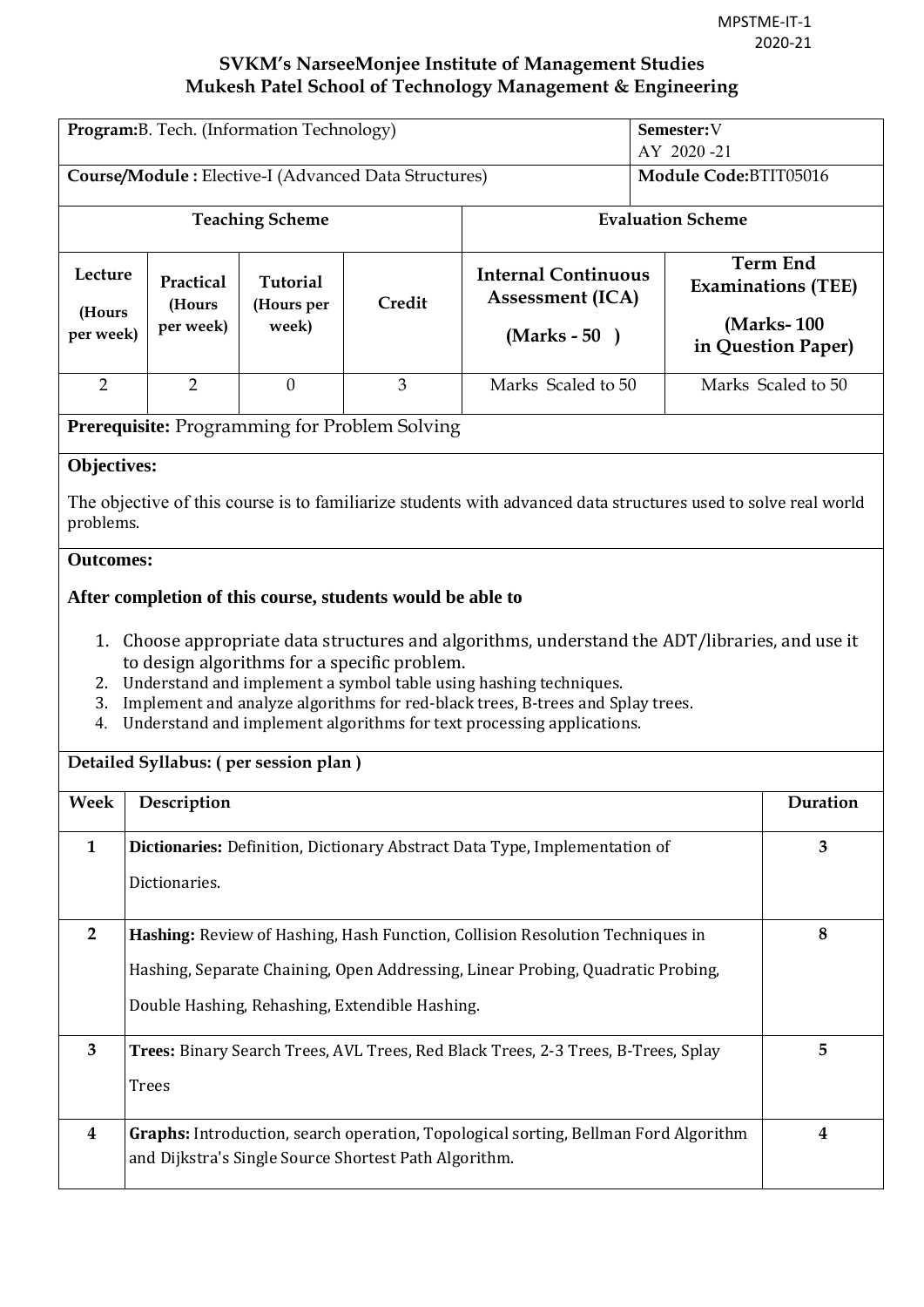| 5                                                      | Text Processing: String Operations, Brute-Force Pattern Matching, The Boyer-                                                | 6                       |  |  |  |  |
|--------------------------------------------------------|-----------------------------------------------------------------------------------------------------------------------------|-------------------------|--|--|--|--|
|                                                        | Moore Algorithm, The Knuth-Morris-Pratt Algorithm, Standard Tries, Compressed                                               |                         |  |  |  |  |
|                                                        | Tries, Suffix Tries, The Huffman Coding Algorithm, The Longest Common                                                       |                         |  |  |  |  |
|                                                        | Subsequence Problem (LCS), Applying Dynamic Programming to the LCS Problem.                                                 |                         |  |  |  |  |
| 6                                                      | Design Techniques: Divide and conquer, Greedy Algorithm; Dynamic Programming,<br>Branch and Bound, Backtracking Techniques. | $\overline{\mathbf{4}}$ |  |  |  |  |
|                                                        |                                                                                                                             |                         |  |  |  |  |
|                                                        | <b>Total</b>                                                                                                                | 30                      |  |  |  |  |
| <b>Text Books:</b>                                     |                                                                                                                             |                         |  |  |  |  |
|                                                        |                                                                                                                             |                         |  |  |  |  |
|                                                        | 6. Mark Allen Weiss, "Data Structures and Algorithm Analysis in $C++$ ", 4th Edition, Pearson, 2014                         |                         |  |  |  |  |
|                                                        | 7. Thomas H. Cormen, Charles E. Leiserson, R.L. Rivest. " Introduction to Algorithms", Prentice Hall of                     |                         |  |  |  |  |
|                                                        | India Publications, 3rd Edition 2015.                                                                                       |                         |  |  |  |  |
|                                                        | <b>Reference Books:</b>                                                                                                     |                         |  |  |  |  |
|                                                        |                                                                                                                             |                         |  |  |  |  |
|                                                        | 7. M T Goodrich, Roberto Tamassia, "Algorithm Design and Applications", John Wiley, 2015.                                   |                         |  |  |  |  |
| 8.                                                     | Alfred V. Aho, John E. Hopcroft, Jeffrey D. Ullman The Design and Analysis of Computer Algorithms,                          |                         |  |  |  |  |
| Pearson Education (Singapore) 2008.                    |                                                                                                                             |                         |  |  |  |  |
| Any other information:                                 |                                                                                                                             |                         |  |  |  |  |
| Details of Internal Continuous Assessment (ICA)        |                                                                                                                             |                         |  |  |  |  |
| <b>Test Marks:30</b>                                   |                                                                                                                             |                         |  |  |  |  |
| <b>Term Work Marks: 20</b>                             |                                                                                                                             |                         |  |  |  |  |
| Details of Term work: Tutorials/Quiz/Presentation/Viva |                                                                                                                             |                         |  |  |  |  |
|                                                        |                                                                                                                             |                         |  |  |  |  |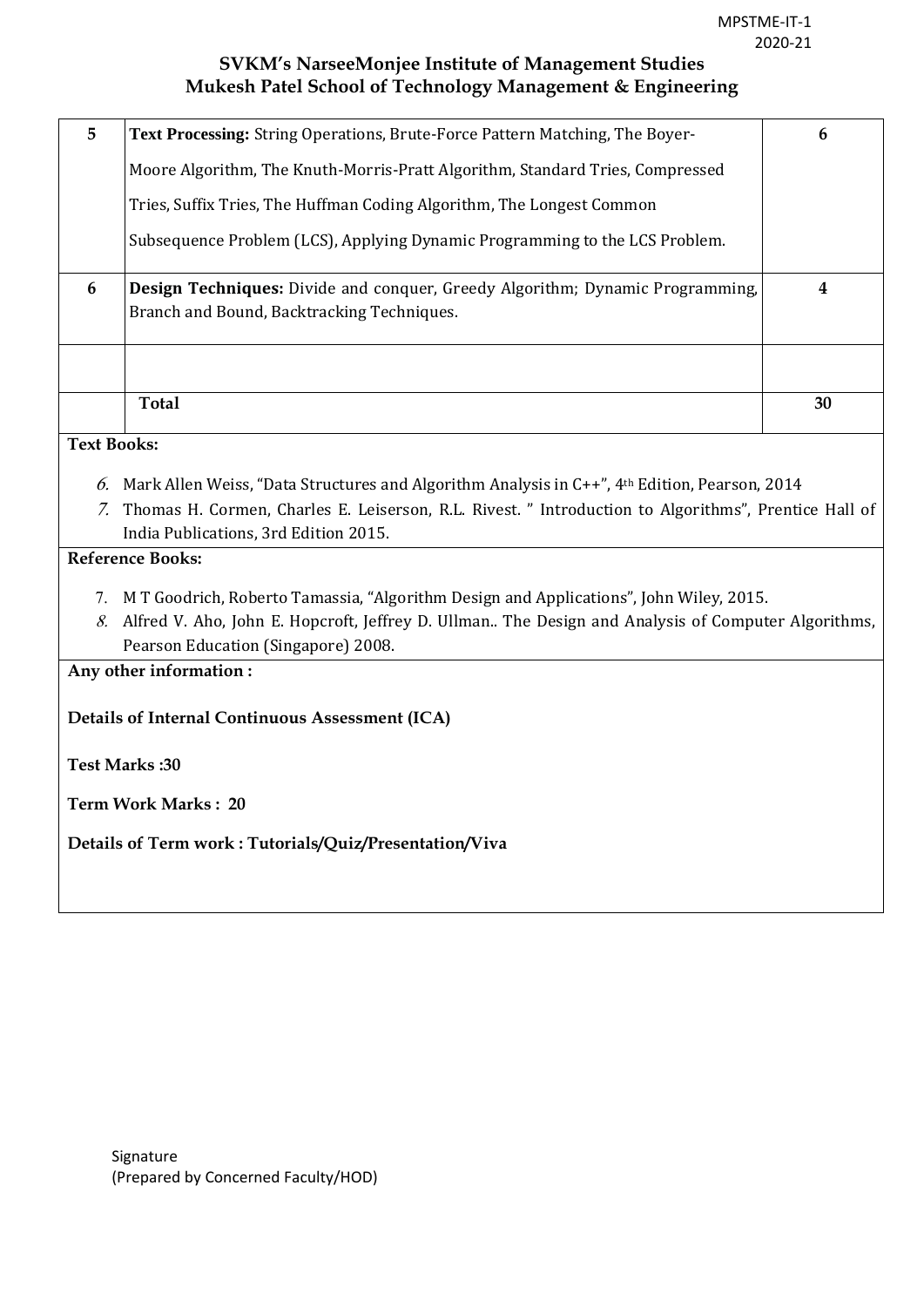|                                                                                                                                                                                                                                                                                                                  | Program: B. Tech. (Information Technology)                                                                                                                                                                                                                                                                                                                                                    | Semester: V<br>AY 2020-21              |                                                            |                                                                         |                         |                                                                            |  |  |
|------------------------------------------------------------------------------------------------------------------------------------------------------------------------------------------------------------------------------------------------------------------------------------------------------------------|-----------------------------------------------------------------------------------------------------------------------------------------------------------------------------------------------------------------------------------------------------------------------------------------------------------------------------------------------------------------------------------------------|----------------------------------------|------------------------------------------------------------|-------------------------------------------------------------------------|-------------------------|----------------------------------------------------------------------------|--|--|
| <b>Course/Module :</b> Elective-I (Image Processing)                                                                                                                                                                                                                                                             |                                                                                                                                                                                                                                                                                                                                                                                               |                                        |                                                            |                                                                         | Module Code:BTIT05017   |                                                                            |  |  |
| <b>Teaching Scheme</b>                                                                                                                                                                                                                                                                                           |                                                                                                                                                                                                                                                                                                                                                                                               |                                        | <b>Evaluation Scheme</b>                                   |                                                                         |                         |                                                                            |  |  |
| Lecture<br>(Hours<br>per<br>week)                                                                                                                                                                                                                                                                                | <b>Practical</b><br>(Hours<br>per<br>week)                                                                                                                                                                                                                                                                                                                                                    | <b>Tutorial</b><br>(Hours per<br>week) | <b>Credit</b>                                              | <b>Internal Continuous</b><br><b>Assessment (ICA)</b><br>$(Marks - 50)$ |                         | <b>Term End Examinations</b><br>(TEE)<br>(Marks-100)<br>in Question Paper) |  |  |
| $\overline{2}$                                                                                                                                                                                                                                                                                                   | $\overline{2}$                                                                                                                                                                                                                                                                                                                                                                                | $\mathbf{0}$                           | $\overline{3}$                                             | Marks Scaled to 50                                                      |                         | Marks Scaled to 50                                                         |  |  |
|                                                                                                                                                                                                                                                                                                                  | <b>Prerequisite:</b> Signal and System, Engineering Maths                                                                                                                                                                                                                                                                                                                                     |                                        |                                                            |                                                                         |                         |                                                                            |  |  |
| <b>Objectives:</b><br>The course is designed to enable students to understand Image Fundamentals<br>$\mathbf{1}$<br>and different processing techniques.<br>The objective is to learn how image is acquired and transferred after processing with different<br>2.<br>compression techniques.<br><b>Outcomes:</b> |                                                                                                                                                                                                                                                                                                                                                                                               |                                        |                                                            |                                                                         |                         |                                                                            |  |  |
|                                                                                                                                                                                                                                                                                                                  |                                                                                                                                                                                                                                                                                                                                                                                               |                                        | After completion of this course, students would be able to |                                                                         |                         |                                                                            |  |  |
| 11. To understand of Image Fundamentals.<br>12. To applyImage Enhancements and Filtering concepts.<br>13. To apply Image segmentation and wavelets -Multi-resolution image processing.<br>14. To apply different Image compression techniques and Morphological Image<br>Processing.                             |                                                                                                                                                                                                                                                                                                                                                                                               |                                        |                                                            |                                                                         |                         |                                                                            |  |  |
| <b>Detailed Syllabus:</b>                                                                                                                                                                                                                                                                                        |                                                                                                                                                                                                                                                                                                                                                                                               |                                        |                                                            |                                                                         |                         |                                                                            |  |  |
| <b>Units</b>                                                                                                                                                                                                                                                                                                     | <b>Description</b>                                                                                                                                                                                                                                                                                                                                                                            |                                        |                                                            |                                                                         |                         | <b>Duration</b>                                                            |  |  |
| 1                                                                                                                                                                                                                                                                                                                | Introduction:<br>$\overline{2}$<br>Steps in Digital Image Processing – Components – Elements of Visual Perception<br>- Image Sensing and Acquisition - Image Sampling and Quantization -<br>Relationships between pixels – color models.                                                                                                                                                      |                                        |                                                            |                                                                         |                         |                                                                            |  |  |
| $\overline{2}$                                                                                                                                                                                                                                                                                                   | Image Enhancement in the Spatial and Frequency Domain: Gray level<br>transformations, Enhancement techniques, Histogram processing.<br>Spatial filtering: Introduction, Smoothing and sharpening Spatial filters.<br>Frequency domain filters: Introduction to Fourier Transform, Smoothing and<br>Sharpening filters. Frequency domain filters - Ideal, Butterworth and Gaussian<br>filters. |                                        |                                                            |                                                                         | $\overline{\mathbf{4}}$ |                                                                            |  |  |